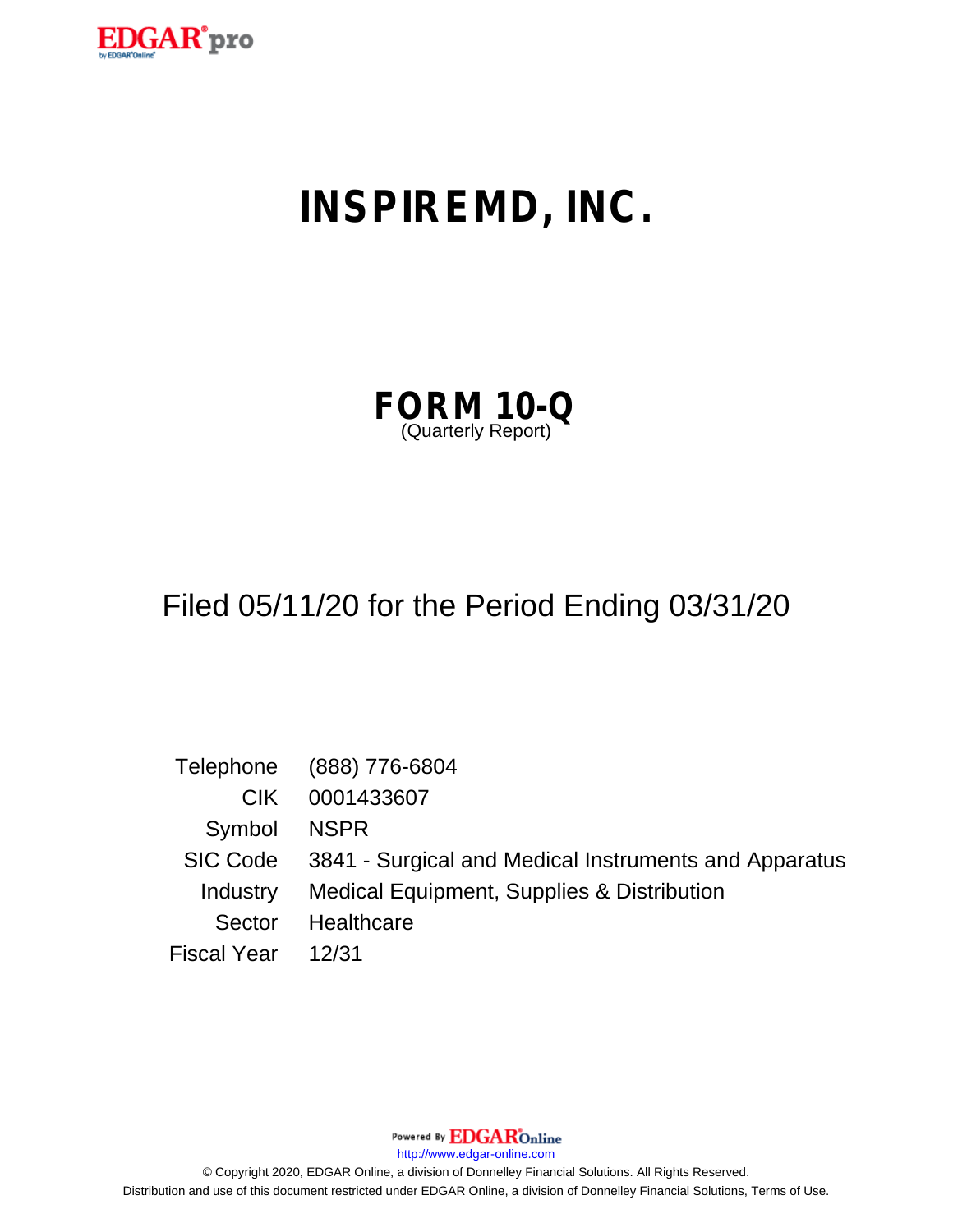## **UNITED STATES SECURITIES AND EXCHANGE COMMISSION**

**Washington, D.C. 20549**

## **FORM 10-Q**

**(Mark One)**

#### **[X] QUARTERLY REPORT PURSUANT TO SECTION 13 OR 15(d) OF THE SECURITIES EXCHANGE ACT OF 1934**

**For the quarterly period ended: March 31, 2020**

**OR**

#### [ ] **TRANSITION REPORT PURSUANT TO SECTION 13 OR 15(d) OF THE SECURITIES EXCHANGE ACT OF 1934**

**For the transition period from to**

**Commission file number: 001-35731**

## **InspireMD, Inc.**

(Exact name of registrant as specified in its charter)

(State or other jurisdiction of (I.R.S. Employer incorporation or organization) incorporation or organization  $N_0$ .

**Delaware 26-2123838**

**4 Menorat Hamaor St.**

**Tel Aviv, Israel 6744832** (Address of principal executive offices)

(Zip Code)

**(888) 776-6204**

(Registrant's telephone number, including area code)

Indicate by check mark whether the registrant (1) has filed all reports required to be filed by Section 13 or 15(d) of the Securities Exchange Act of 1934 during the preceding 12 months (or for such shorter period that the registrant was required to file such reports), and (2) has been subject to such filing requirements for the past 90 days. Yes [X] No [ ]

Indicate by check mark whether the registrant has submitted electronically every Interactive Data File required to be submitted pursuant to Rule 405 of Regulation S-T during the preceding 12 months (or for such shorter period that the registrant was required to submit such files). Yes [X] No []

Indicate by check mark whether the registrant is a large accelerated filer, an accelerated filer, a non-accelerated filer, a smaller reporting company, or an emerging growth company. See the definitions of "large accelerated filer," "accelerated filer" "smaller reporting company" and "emerging growth company" in Rule 12b-2 of the Exchange Act.

Large accelerated filer  $\lceil \cdot \rceil$ Non-accelerated filer [X] Smaller reporting company [X] Emerging growth company [ ]

If an emerging growth company, indicate by check mark if the registrant has elected not to use the extended transition period for complying with any new or revised financial accounting standards provided pursuant to Section 13(a) of the Exchange Act. [ ]

Indicate by check mark whether the registrant is a shell company (as defined in Rule 12b-2 of the Exchange Act). Yes [ ] No [X]

#### **Securities registered pursuant to Section 12(b) of the Act:**

| Title of each class                                          | Frading Symbol(s) | Name of each exchange on which registered |
|--------------------------------------------------------------|-------------------|-------------------------------------------|
| Common Stock, par value \$0.0001 per share                   | <b>NSPR</b>       | NYSE American                             |
| Warrants, exercisable for one share of Common Stock          | NSPR.WS           | NYSE American                             |
| Series B Warrants, exercisable for one share of Common Stock | NSPR.WSB          | NYSE American                             |

The number of shares of the registrant's common stock, \$0.0001 par value, outstanding as of May 10, 2020: 4,338,910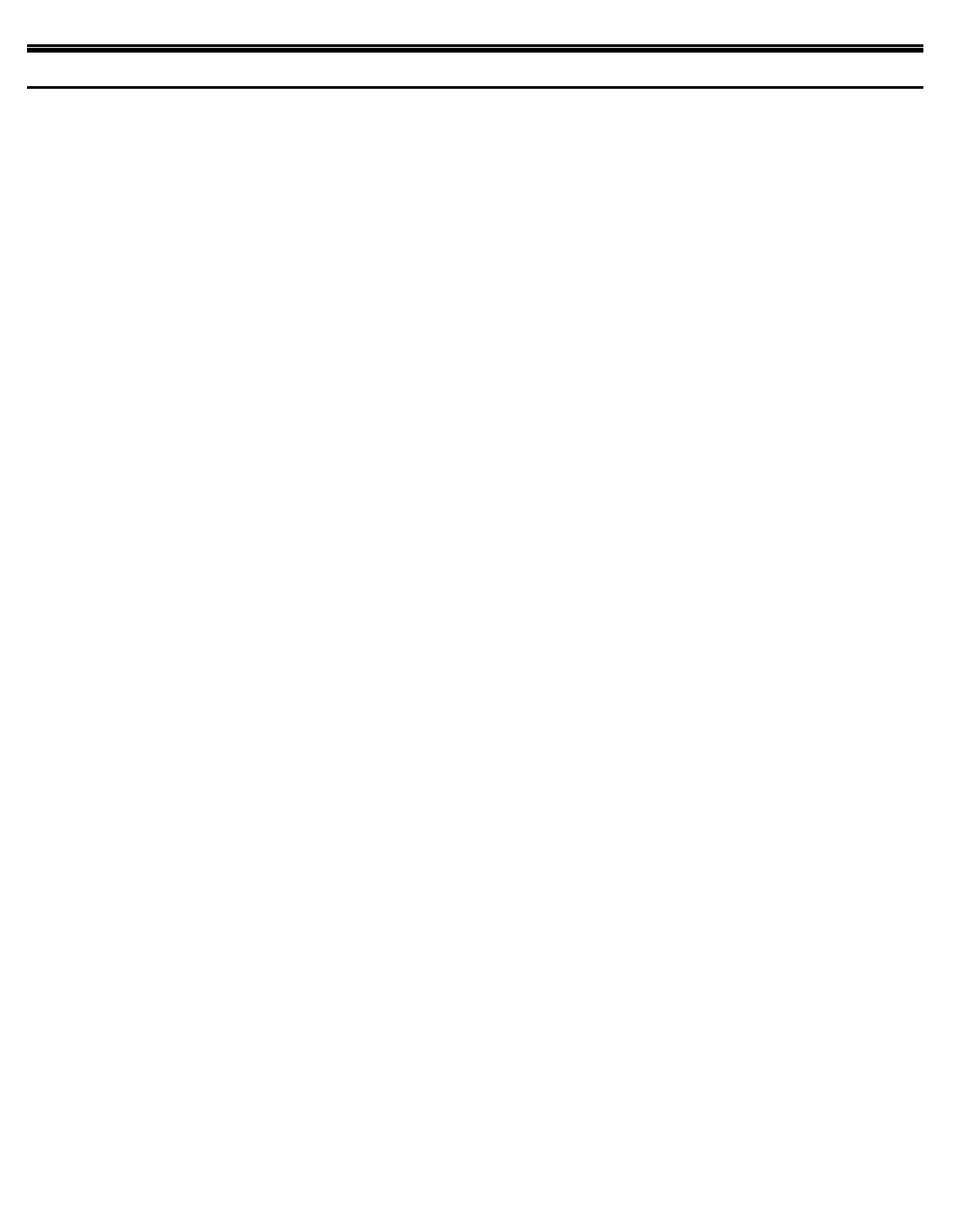### **TABLE OF CONTENTS**

|         |                                                                                       | Page  |
|---------|---------------------------------------------------------------------------------------|-------|
|         | PART I                                                                                |       |
| Item 1. | <b>Financial Statements</b>                                                           | $F-1$ |
| Item 2. | Management's Discussion and Analysis of Financial Condition and Results of Operations |       |
| Item 3. | Quantitative and Qualitative Disclosures About Market Risk                            |       |
| Item 4. | <b>Controls and Procedures</b>                                                        | 9     |
|         |                                                                                       |       |
|         | <b>PART II</b>                                                                        |       |
| Item 1. | <b>Legal Proceedings</b>                                                              | 10    |
|         | Item 1A. Risk Factors                                                                 | 10    |
| Item 5. | Other Information                                                                     |       |
| Item 6. | Exhibits                                                                              | 11    |
|         |                                                                                       |       |
|         |                                                                                       |       |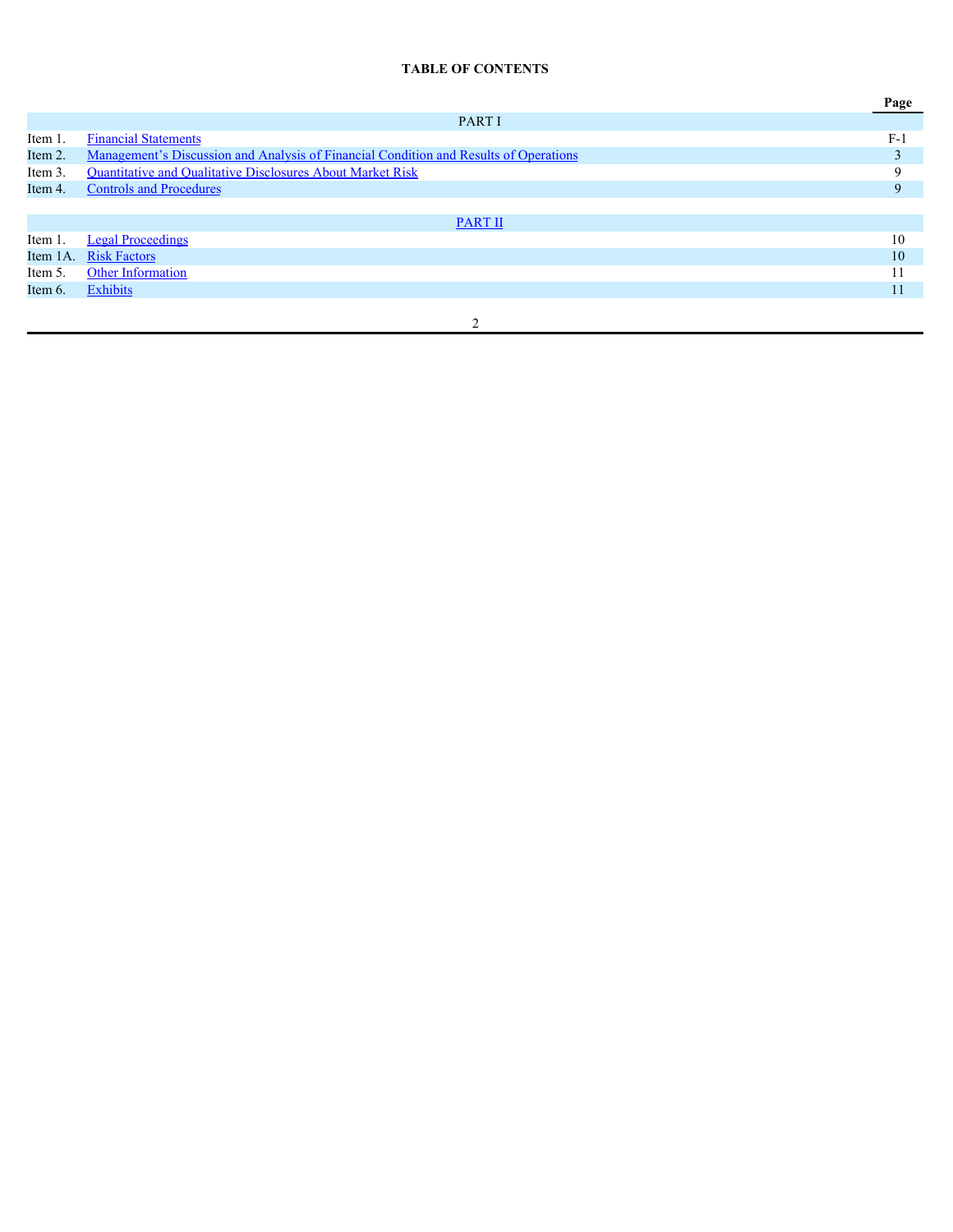#### **INSPIREMD, INC.** CONSOLIDATED FINANCIAL STATEMENTS AS OF AND FOR THE QUARTER ENDED MARCH 31, 2020

#### <span id="page-4-0"></span>TABLE OF CONTENTS

|                                                       | Page         |
|-------------------------------------------------------|--------------|
| CONSOLIDATED FINANCIAL STATEMENTS:                    |              |
| <b>Consolidated Balance Sheets</b>                    | $F-2 - F-3$  |
| <b>Consolidated Statements of Operations</b>          | $F-4$        |
| <b>Statements of Equity Consolidated</b>              | $F-5 - F-6$  |
| <b>Consolidated Statements of Cash Flows</b>          | $F-7$        |
| <b>Notes to the Consolidated Financial Statements</b> | $F-8 - F-12$ |
|                                                       |              |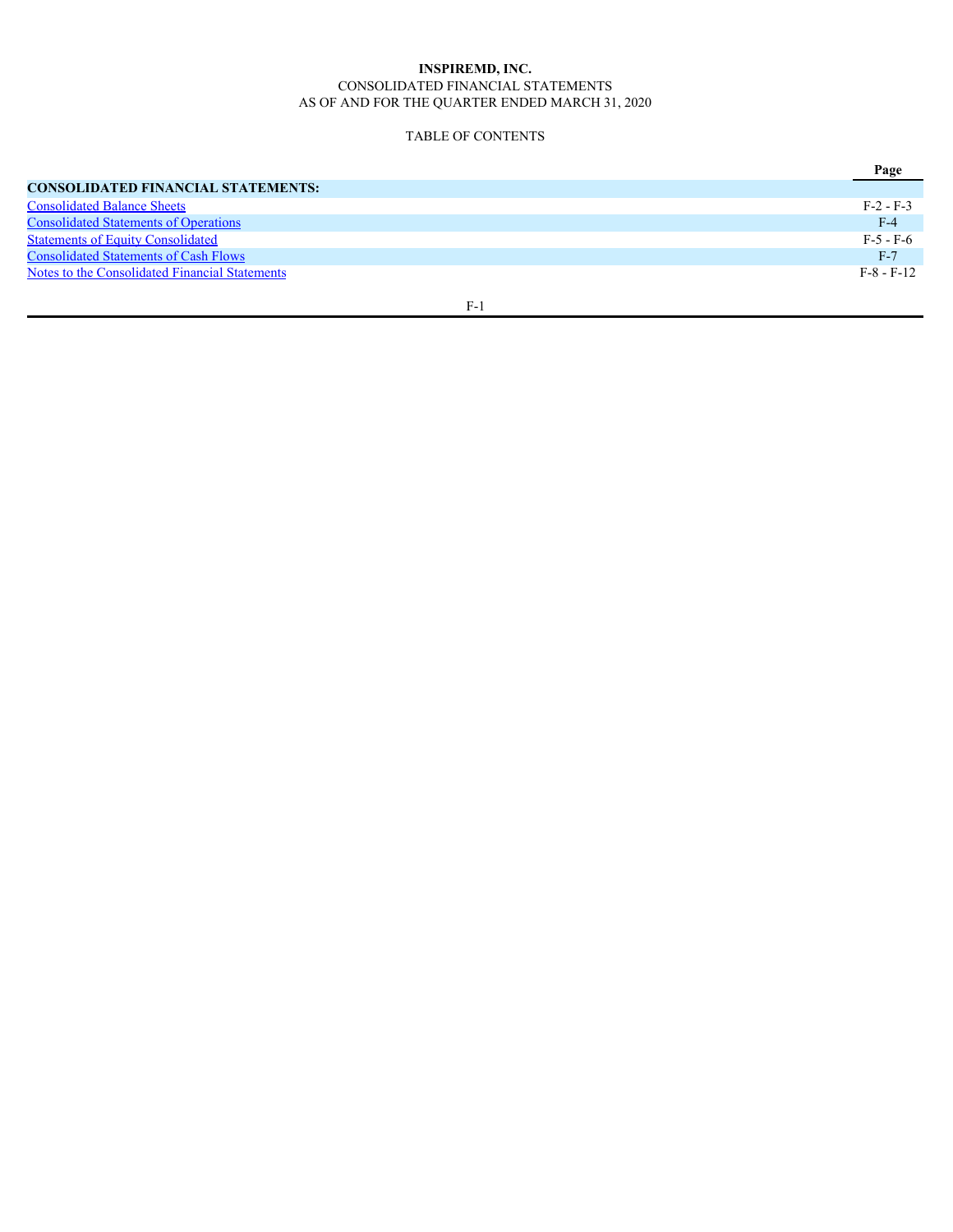## **INSPIREMD, INC. CONSOLIDATED BALANCE SHEETS**

<span id="page-5-0"></span>(U.S. dollars in thousands)

|                                                    |               | March 31<br>2020 |               | December 31<br>2019 |
|----------------------------------------------------|---------------|------------------|---------------|---------------------|
| <b>ASSETS</b>                                      |               |                  |               |                     |
| <b>CURRENT ASSETS:</b>                             |               |                  |               |                     |
| Cash and cash equivalents                          | $\mathcal{S}$ | 3,141            | <sup>\$</sup> | 5,514               |
| Accounts receivable:                               |               |                  |               |                     |
| Trade, net                                         |               | 856              |               | 823                 |
| Other                                              |               | 174              |               | 150                 |
| Prepaid expenses                                   |               | 63               |               | 87                  |
| Inventory                                          |               | 1,202            |               | 1,236               |
| <b>TOTAL CURRENT ASSETS</b>                        |               | 5,436            |               | 7,810               |
| <b>NON-CURRENT ASSETS:</b>                         |               |                  |               |                     |
| Property, plant and equipment, net                 |               | 496              |               | 547                 |
| Operating lease right of use assets                |               | 864              |               | 937                 |
| Fund in respect of employee rights upon retirement |               | 589              |               | 586                 |
| TOTAL NON-CURRENT ASSETS                           |               | 1,949            |               | 2,070               |
| <b>TOTAL ASSETS</b>                                |               | 7,385            |               | 9,880               |
|                                                    |               |                  |               |                     |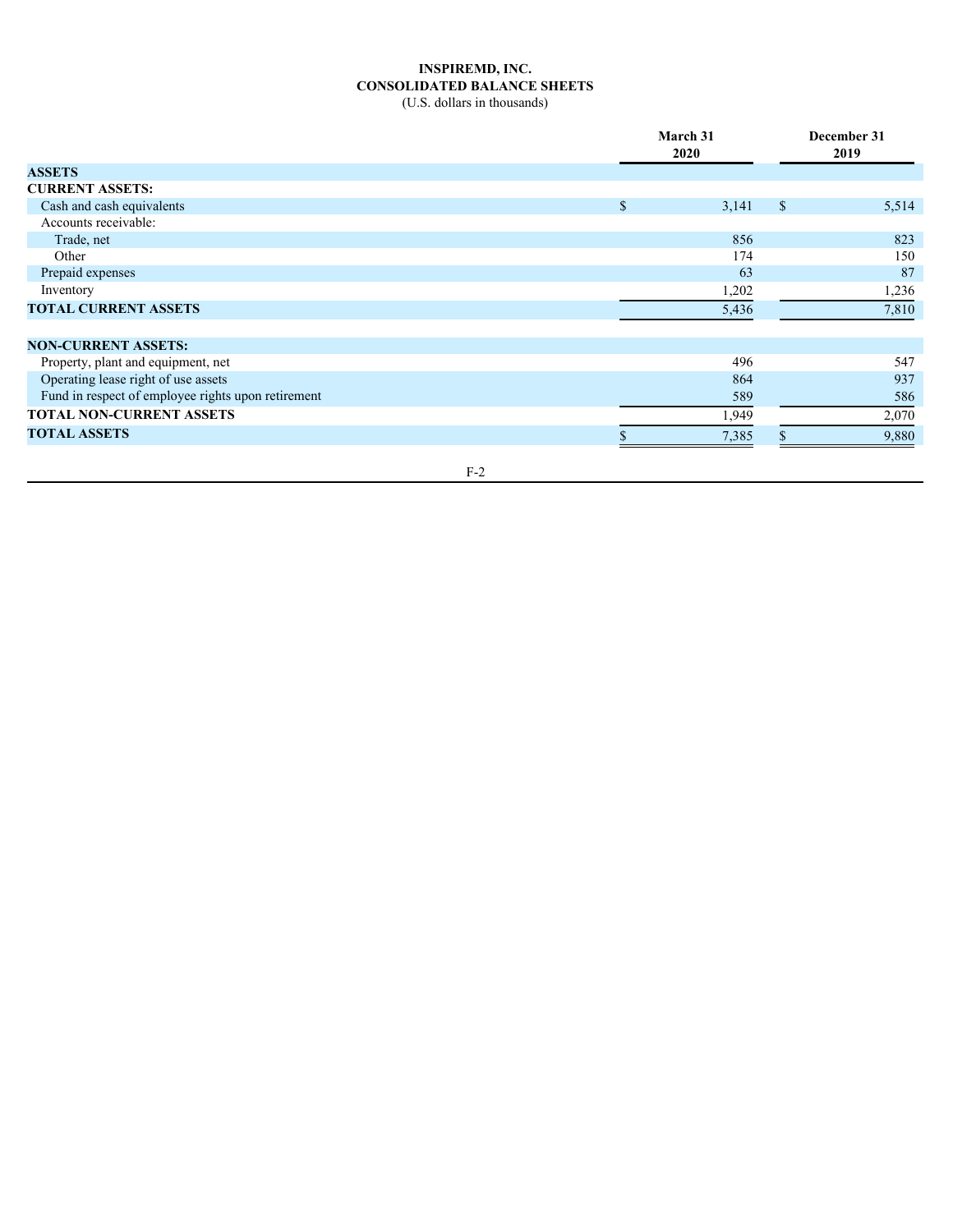## **INSPIREMD, INC. CONSOLIDATED BALANCE SHEETS**

(U.S. dollars in thousands other than share and per share data)

|                                                                                                                                                                                                                                      | March 31<br>2020 | December 31<br>2019 |
|--------------------------------------------------------------------------------------------------------------------------------------------------------------------------------------------------------------------------------------|------------------|---------------------|
| <b>LIABILITIES AND EQUITY</b>                                                                                                                                                                                                        |                  |                     |
| <b>CURRENT LIABILITIES:</b>                                                                                                                                                                                                          |                  |                     |
| Accounts payable and accruals:                                                                                                                                                                                                       |                  |                     |
| Trade                                                                                                                                                                                                                                | 562              | 646                 |
| Other                                                                                                                                                                                                                                | 2,024            | 2,449               |
| Contract liability                                                                                                                                                                                                                   | 17               | 20                  |
| <b>TOTAL CURRENT LIABILITIES</b>                                                                                                                                                                                                     | 2,603            | 3,115               |
| <b>LONG-TERM LIABILITIES-</b>                                                                                                                                                                                                        |                  |                     |
| Operating lease liabilities                                                                                                                                                                                                          | 544              | 653                 |
| Liability for employees rights upon retirement                                                                                                                                                                                       | 761              | 729                 |
| <b>TOTAL LONG-TERM LIABILITIES</b>                                                                                                                                                                                                   | 1,305            | 1,382               |
|                                                                                                                                                                                                                                      |                  |                     |
| <b>COMMITMENTS AND CONTINGENT LIABILITIES (Note 8)</b>                                                                                                                                                                               |                  |                     |
| <b>TOTAL LIABILITIES</b>                                                                                                                                                                                                             | 3,908            | 4,497               |
| <b>EQUITY:</b>                                                                                                                                                                                                                       |                  |                     |
|                                                                                                                                                                                                                                      |                  |                     |
| Common stock, par value \$0.0001 per share; 150,000,000 shares authorized at March 31, 2020 and<br>December 31, 2019; 4,338,910 and 3,916,134 shares issued and outstanding at March 31, 2020 and<br>December 31, 2019, respectively |                  |                     |
| Preferred B shares, par value \$0.0001 per share;<br>500,000 shares authorized at March 31, 2020 and December 31, 2019; 17,303 shares issued and<br>outstanding at March 31, 2020 and December 31, 2019.                             |                  |                     |
| Preferred C shares, par value \$0.0001 per share;<br>1,172,000 shares authorized at March 31, 2020 and December 31, 2019; 26,558 and 34,370 shares<br>issued and outstanding at March 31, 2020 and December 31, 2019, respectively   |                  |                     |
| Additional paid-in capital                                                                                                                                                                                                           | 163,087          | 163,015             |
| Accumulated deficit                                                                                                                                                                                                                  | (159,610)        | (157, 632)          |
| Total equity                                                                                                                                                                                                                         | 3,477            | 5,383               |
| Total liabilities and equity                                                                                                                                                                                                         | 7,385            | 9,880               |
|                                                                                                                                                                                                                                      |                  |                     |

**The accompanying notes are an integral part of the consolidated financial statements.**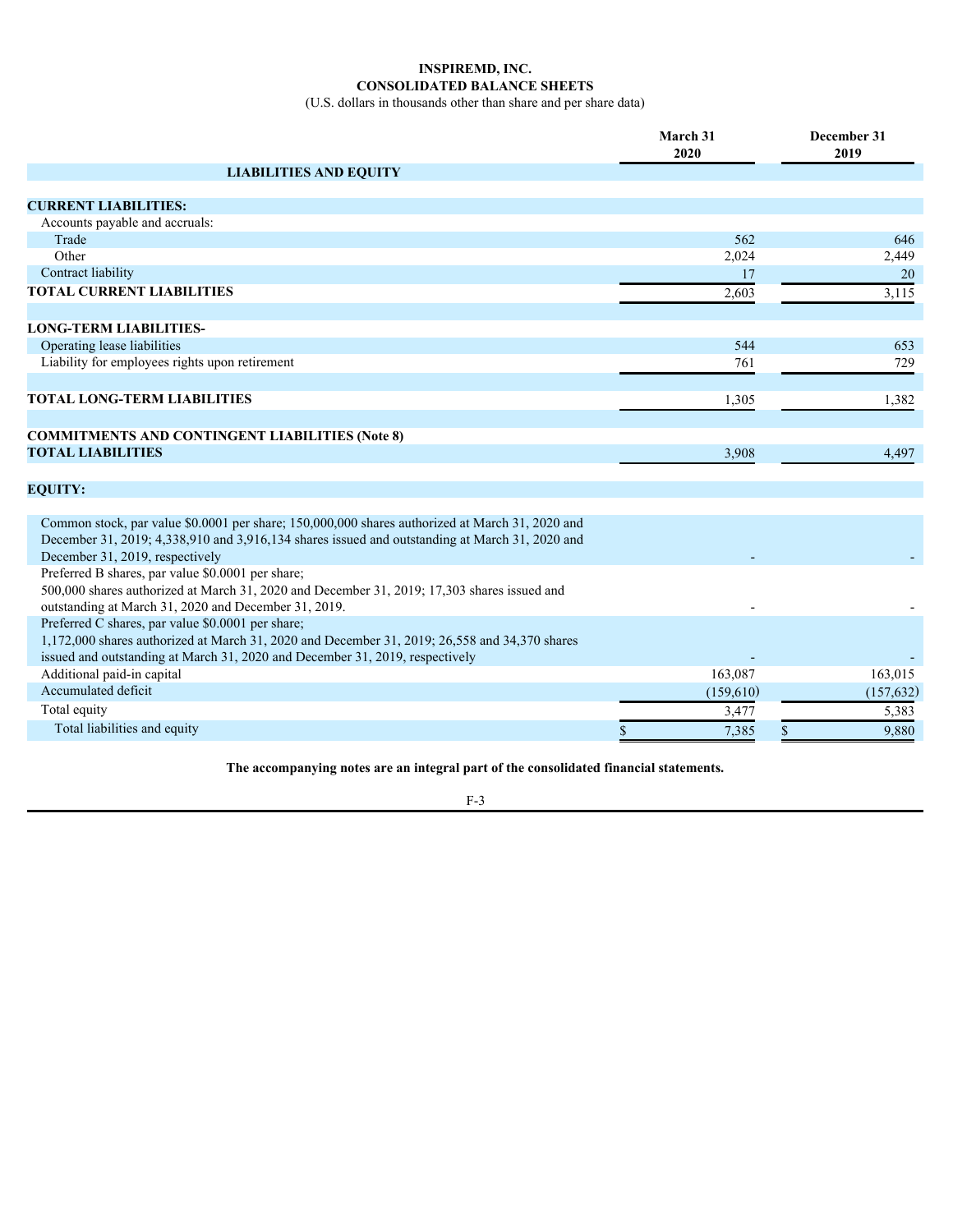## **INSPIREMD, INC. CONSOLIDATED STATEMENTS OF OPERATIONS**

<span id="page-7-0"></span>(U.S. dollars in thousands, except per share data)

|                                                                                                                      | <b>Three Months Ended</b><br>March 31 |           |               |         |  |
|----------------------------------------------------------------------------------------------------------------------|---------------------------------------|-----------|---------------|---------|--|
|                                                                                                                      |                                       | 2020      |               | 2019    |  |
| <b>REVENUES</b>                                                                                                      |                                       | 1,034     | $\mathcal{S}$ | 415     |  |
| <b>COST OF REVENUES</b>                                                                                              |                                       | 739       |               | 488     |  |
| <b>GROSS PROFIT (LOSS)</b>                                                                                           |                                       | 295       |               | (73)    |  |
| <b>OPERATING EXPENSES:</b>                                                                                           |                                       |           |               |         |  |
| Research and development                                                                                             |                                       | 523       |               | 1,125   |  |
| Selling and marketing                                                                                                |                                       | 624       |               | 634     |  |
| General and administrative                                                                                           |                                       | 1,169     |               | 1,298   |  |
| Total operating expenses                                                                                             |                                       | 2,316     |               | 3,057   |  |
| <b>LOSS FROM OPERATIONS</b>                                                                                          |                                       | (2,021)   |               | (3,130) |  |
| <b>FINANCIAL EXPENSES (income), net</b>                                                                              |                                       | (43)      |               | 77      |  |
| <b>NET LOSS</b>                                                                                                      |                                       | (1,978)   |               | (3,207) |  |
| <b>NET LOSS PER SHARE - basic and diluted</b>                                                                        |                                       | (0.43)    |               | (3.82)  |  |
| WEIGHTED AVERAGE NUMBER OF SHARES OF COMMON STOCK USED IN<br><b>COMPUTING NET LOSS PER SHARE - basic and diluted</b> |                                       | 4,623,034 |               | 839,533 |  |
|                                                                                                                      |                                       |           |               |         |  |

**The accompanying notes are an integral part of the consolidated financial statements.**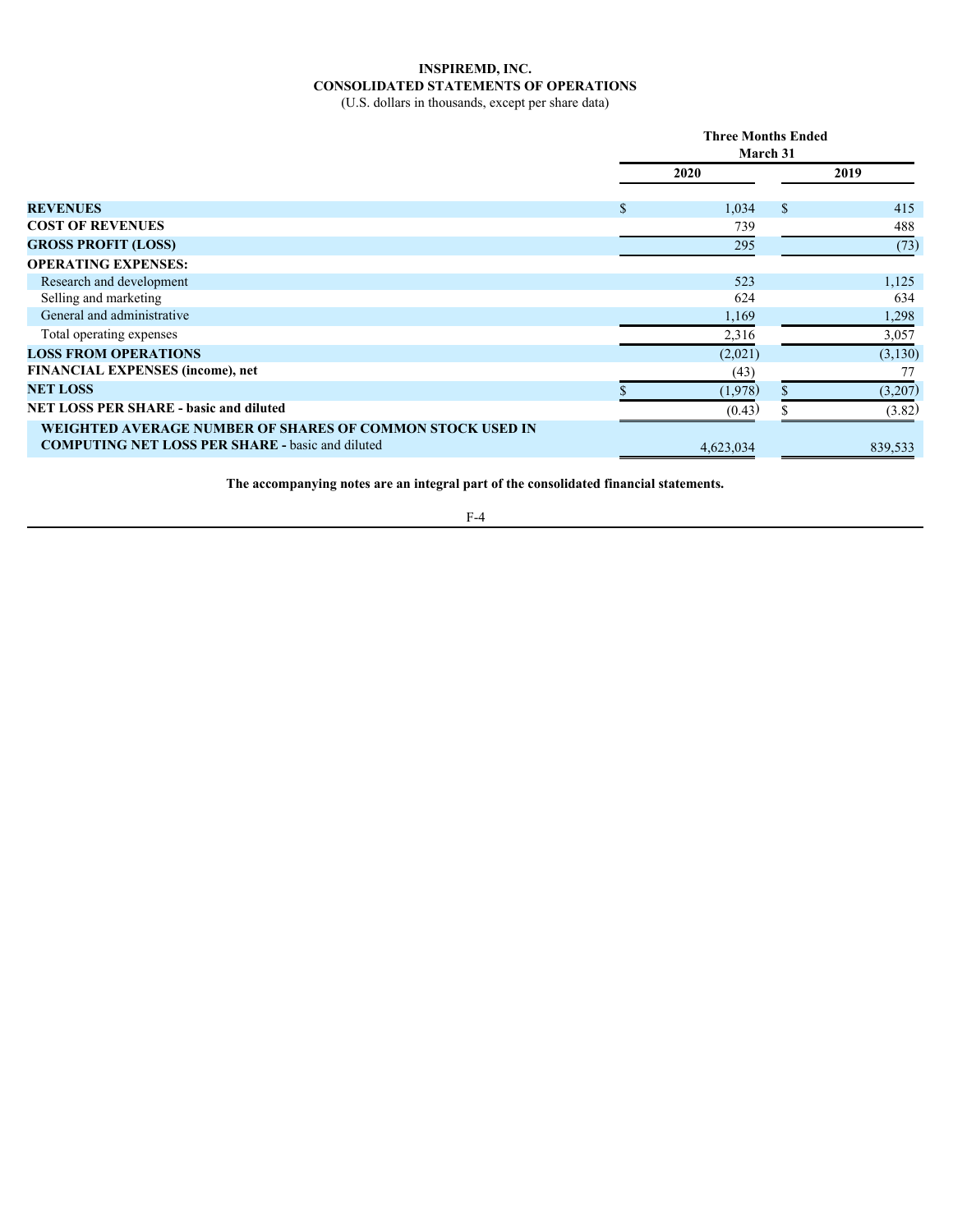### **INSPIREMD, INC. CONSOLIDATED STATEMENTS OF CHANGES IN EQUITY**

<span id="page-8-0"></span>(U.S. dollars in thousands, except share data)

|                                                                                                                      |               | Common stock |               | Convertible<br><b>Preferred Stock</b> | Series C<br>Convertible | <b>Preferred Stock</b> | <b>Additional</b><br>paid-in | Accumulated | Total   |
|----------------------------------------------------------------------------------------------------------------------|---------------|--------------|---------------|---------------------------------------|-------------------------|------------------------|------------------------------|-------------|---------|
|                                                                                                                      | <b>Shares</b> | Amount       | <b>Shares</b> | Amount                                | <b>Shares</b>           | Amount                 | capital                      | deficit     | equity  |
| <b>BALANCE AT January 1, 2019</b>                                                                                    | 768,615       |              | 17,303        |                                       | 61,423                  |                        | 156,355                      | (147,592)   | 8,763   |
| <b>Net loss</b>                                                                                                      |               |              |               |                                       |                         |                        |                              | (3,207)     | (3,207) |
| <b>Exercise of pre-funded warrants</b>                                                                               | 32,034        |              |               |                                       |                         |                        | 16                           |             | 16      |
| <b>Conversion of Series C Convertible Preferred</b><br><b>Stock to common shares</b>                                 | 854           |              |               |                                       | (2,000)                 |                        |                              |             |         |
| Share-based compensation related to<br>restricted stock and stock options award, net<br>of forfeitures of 212 shares | 70,369        |              |               |                                       |                         |                        | 68                           |             |         |
| <b>BALANCE AT March 31, 2019</b>                                                                                     | 871,872       |              | 17.303        |                                       | 59,423                  |                        | 156,439                      | (150,799)   | 5,640   |

**\*** Represents an amount less than \$1 thousand

**The accompanying notes are an integral part of the consolidated financial statements.**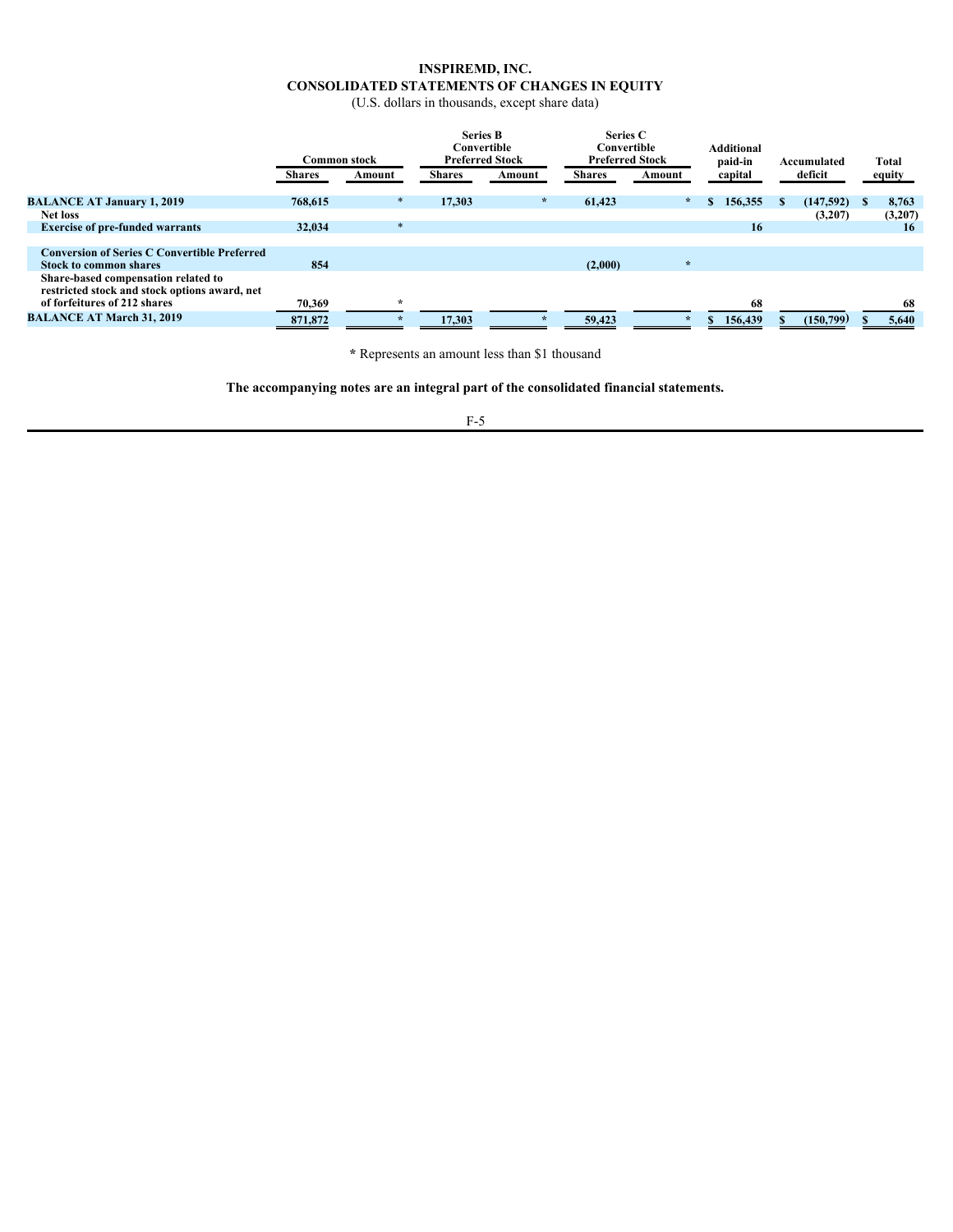## **INSPIREMD, INC. CONSOLIDATED STATEMENTS OF CHANGES IN EQUITY**

(U.S. dollars in thousands, except share data)

|                                                                                                                                                                                                  | <b>Common stock</b>   |        | <b>Series B</b><br>Convertible | <b>Preferred Stock</b> | Series C<br>Convertible<br><b>Preferred Stock</b> |        | <b>Additional</b><br>paid-in | Accumulated | Total       |
|--------------------------------------------------------------------------------------------------------------------------------------------------------------------------------------------------|-----------------------|--------|--------------------------------|------------------------|---------------------------------------------------|--------|------------------------------|-------------|-------------|
|                                                                                                                                                                                                  | <b>Shares</b>         | Amount | <b>Shares</b>                  | Amount                 | <b>Shares</b>                                     | Amount | capital                      | deficit     | equity      |
| <b>BALANCE AT January 1, 2020</b>                                                                                                                                                                | 3,916,134             |        | 17.303                         |                        | 34,370                                            |        | 163,015                      | (157, 632)  | 5,383       |
| <b>Net loss</b>                                                                                                                                                                                  |                       |        |                                |                        |                                                   |        |                              | (1,978)     | (1,978)     |
| <b>Exercise of pre-funded warrants</b>                                                                                                                                                           | 270,000               |        |                                |                        |                                                   |        |                              |             |             |
| Settlement of restricted stock units in shares<br>of common stock<br><b>Conversion of Series C Convertible Preferred</b><br><b>Stock to common shares</b><br>Share-based compensation related to | 165,000<br>27,776     |        |                                |                        | (7, 812)                                          |        |                              |             |             |
| restricted stock, restricted stock units and<br>stock options award, net of forfeitures of<br>40,000 shares<br><b>BALANCE AT March 31, 2020</b>                                                  | (40,000)<br>4,338,910 |        | 17,303                         |                        | 26,558                                            |        | 69<br>163,087                | (159,610)   | 69<br>3,477 |
|                                                                                                                                                                                                  |                       |        |                                |                        |                                                   |        |                              |             |             |

**\*** Represents an amount less than \$1 thousand

**The accompanying notes are an integral part of the consolidated financial statements.**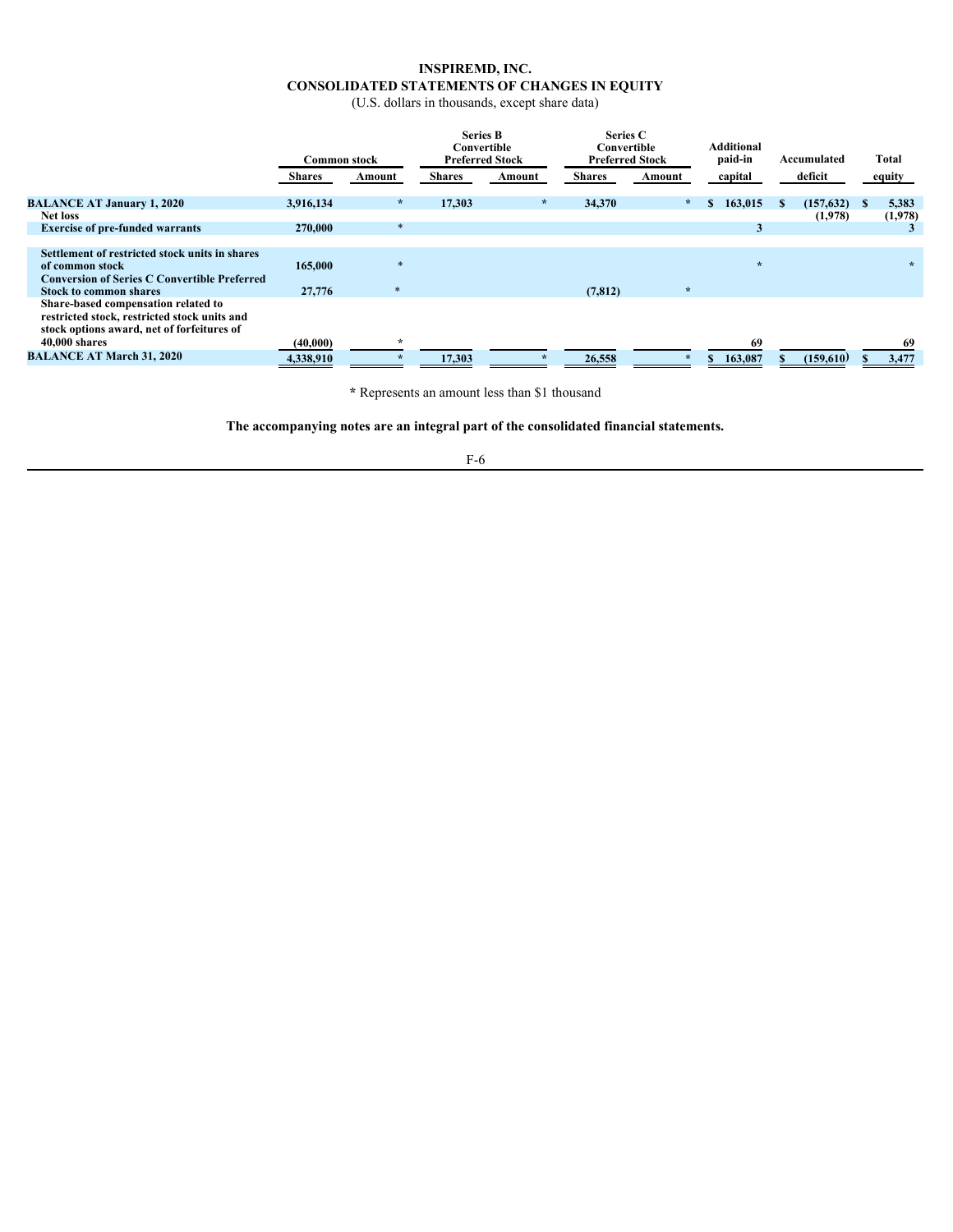## **INSPIREMD, INC. CONSOLIDATED STATEMENTS OF CASH FLOWS**

<span id="page-10-0"></span>(U.S. dollars in thousands)

|                                                                                      | Three months ended<br>March 31 |      |                |
|--------------------------------------------------------------------------------------|--------------------------------|------|----------------|
|                                                                                      | 2020                           | 2019 |                |
| <b>CASH FLOWS FROM OPERATING ACTIVITIES:</b>                                         |                                |      |                |
| Net loss                                                                             | \$<br>(1,978)                  | -S   | (3,207)        |
| Adjustments required to reconcile net loss to net cash used in operating activities: |                                |      |                |
| Depreciation                                                                         | 51                             |      | 35             |
| Change in liability for employees rights upon retirement                             | 32                             |      | 37             |
| Financial income and interest paid                                                   | 19                             |      | 5              |
| Lease liability                                                                      | (31)                           |      | 34             |
| Share-based compensation expenses                                                    | 69                             |      | 68             |
| Loss on amounts funded in respect of employee rights upon retirement, net            |                                |      | $\overline{5}$ |
| Changes in operating asset and liability items:                                      |                                |      |                |
| Decrease in prepaid expenses                                                         | 24                             |      | 15             |
| Decrease (Increase) in trade receivables                                             | (33)                           |      | 252            |
| Increase in other receivables                                                        | (24)                           |      | (82)           |
| Decrease (Increase) in inventory                                                     | 34                             |      | (313)          |
| (Decrease) increase in trade payables                                                | (84)                           |      | (57)           |
| (Decrease) increase in other payables and contract liability                         | (433)                          |      | (277)          |
| Net cash used in operating activities                                                | (2, 354)                       |      | (3,485)        |
| <b>CASH FLOWS FROM INVESTING ACTIVITIES:</b>                                         |                                |      |                |
| Purchase of property, plant and equipment                                            |                                |      | (66)           |
| Amounts (withdrawn) in respect of employee rights upon retirement, net               | (3)                            |      | (39)           |
| Net cash used in investing activities                                                | (3)                            |      | (105)          |
| <b>CASH FLOWS FROM FINANCING ACTIVITIES:</b>                                         |                                |      |                |
| Proceeds from exercise of Pre-Funded Warrants                                        |                                |      | 16             |
| Net cash provided by financing activities                                            |                                |      | 16             |
| EFFECT OF EXCHANGE RATE CHANGES ON CASH AND CASH EQUIVALENTS                         | (19)                           |      | (3)            |
| <b>INCREASE (DECREASE) IN CASH AND CASH EQUIVALENTS</b>                              | (2,373)                        |      | (3,577)        |
| <b>BALANCE OF CASH AND CASH EQUIVALENTS AT BEGINNING OF THE PERIOD</b>               | 5,514                          |      | 9,384          |
| <b>BALANCE OF CASH AND CASH EQUIVALENTS AT END OF THE PERIOD</b>                     | 3,141                          |      | 5,807          |
| <b>SUPPLEMENTAL DISCLOSURES OF NON-CASH FINANCING ACTIVITIES:</b>                    |                                |      |                |
| <b>Issuance Costs</b>                                                                |                                |      | 49             |
|                                                                                      |                                |      |                |

**The accompanying notes are an integral part of the consolidated financial statements.**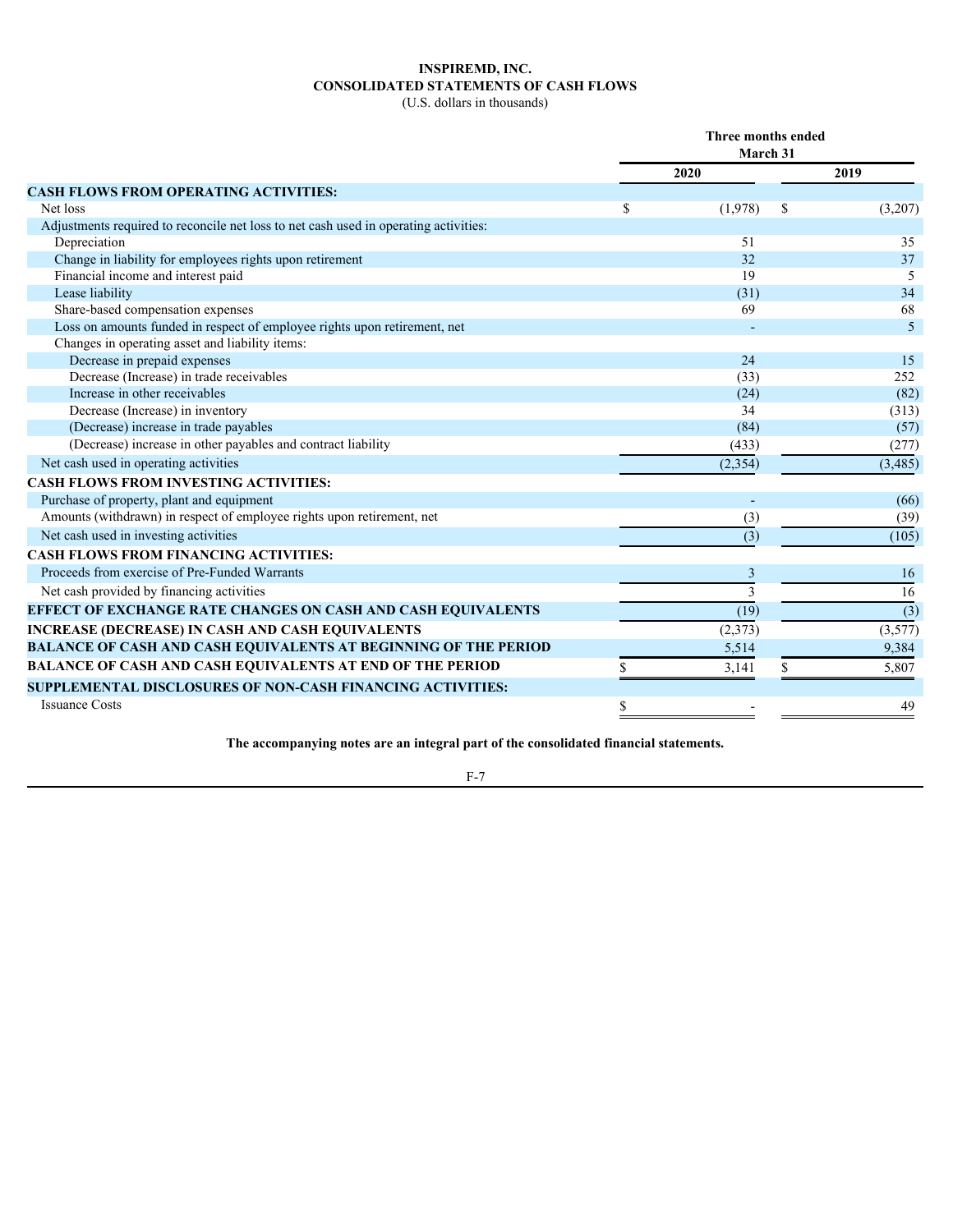#### <span id="page-11-0"></span>**INSPIREMD, INC.** NOTES TO THE CONSOLIDATED FINANCIAL STATEMENTS

#### **NOTE 1 - DESCRIPTION OF BUSINESS**

#### **a. General**

InspireMD, Inc., a Delaware corporation (the "Company"), together with its subsidiaries, is a medical device company focusing on the development **INSPIREMD, INC.**<br> **ESCRIPTION OF BUSINESS**<br> **General**<br>
InspireMD, Inc., a Delaware corporation (the "Company"), together with its subsidiaries, is a medical device company focusing on the development<br>
and commercializati MicroNet, a micron mesh sleeve, is wrapped over a stent to provide embolic protection in stenting procedures.

The Company's carotid product (CGuard™ EPS) combines MicroNet and a self-expandable nitinol stent in a single device to treat carotid artery disease.

The Company's coronary product combining MicroNet and a bare-metal stent (MGuard Prime™ EPS) is marketed for use in patients with acute coronary syndromes, notably acute myocardial infarction (heart attack) and saphenous vein graft coronary interventions (bypass surgery).

The Company markets its products through distributors in international markets, mainly in Europe.

#### **b. Liquidity**

The Company has an accumulated deficit as of March 31, 2020, as well as a history of net losses and negative operating cash flows in recent years. **THE COMPANY SECTIVE CONSOLIDATED FINANCIAL STATEMENTS**<br> **Conteral**<br> **Company** Insect and Downer components (the "Company"), together with its subsidiaries, its annedeed device company focusing on the development<br> **Insect** SCRIFTION OF BISINESS<br>
SCRIFTION OF BISINESS<br>
Corectal<br>
chapter comparison (the "Compary"), together with its subsidiaries, is a motion device compary focusing on the obvelopment<br>
and connected/ization of its proprietary M NOTES TO THE CONSOLIDATED FINANCIAL STATEMENTS<br>
Company<br>
Company Consider on the proprietory (Inspirance Company), together with its addidionties, is a modical device company focusing on the development<br>
Interval (Margust Company's ability to continue as a going concern. These financial statements have been prepared assuming that the Company will continue as a going concern and do not include any adjustments that might result from the outcome of this uncertainty.

Management's plans include the continued commercialization of the Company's products and raising capital through the sale of additional equity securities, debt or capital inflows from strategic partnerships. There are no assurances however, that the Company will be successful in obtaining the level of financing needed for its operations. The COVID-19 pandemic has resulted in significant financial market volatility and uncertainty in recent weeks. A continuation or worsening of the levels of market disruption and volatility seen in the recent past could have an adverse effect on our ability to access capital and on the market price of our common stock, and we may not be able to successfully raise capital through the sale of our securities. If the Company is unsuccessful in commercializing its products and raising capital, it may need to reduce activities, curtail or cease operations.

#### **c. COVID-19 Pandemic**

During the three months ended March 31, 2020, in an effort to contain and mitigate the spread of a strain of coronavirus, COVID-19, many countries have imposed unprecedented restrictions on travel, quarantines and other public health safety measures. Procedures with CGuard EPS, which are generally scheduled or non-emergency procedures, have mostly been postponed as hospitals shift resources to patients affected by COVID-19, and we do not know when the hospitals will resume to normal pre-pandemic levels with such procedures. In addition, most of our sales have historically come from Europe, where the pandemic has had a severe impact. At this point, the extent to which COVID-19 may impact our business cannot be disease.<br>The Company's cosonary product combining MicroSlet and a bare-meal start (MGnad Prime<sup>35</sup> EPs) is marked for use in parisms with accure<br>The Company spherons, neably neute myocedial infarction then the show to the decline in sales of our products for the upcoming periods.

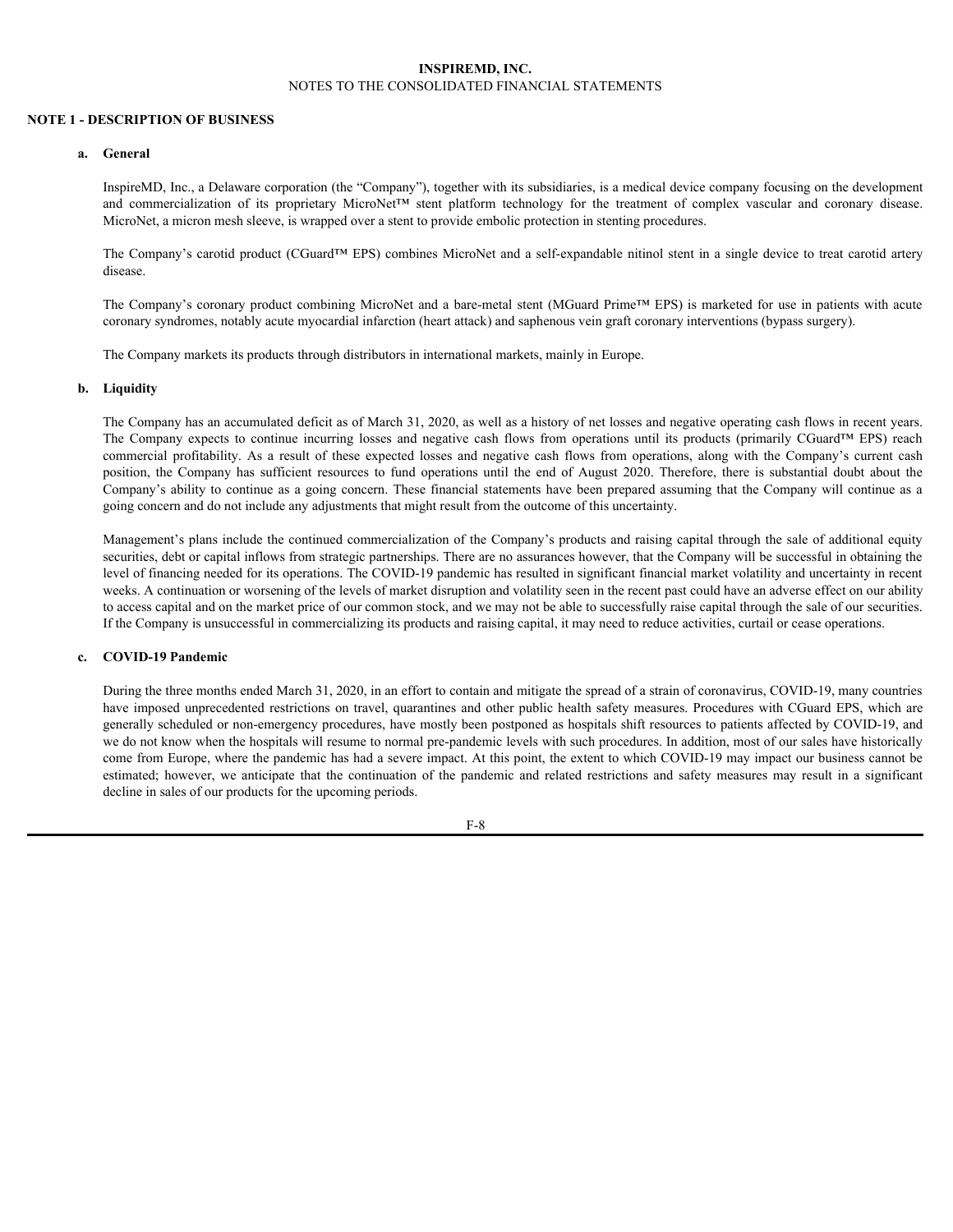In response to the significant market volatility and uncertainties relating to COVID-19, the Company board of directors, management and most of the employees have taken reductions of compensation as a measure of fiscal responsibility.

#### **NOTE 2 - BASIS OF PRESENTATION**

The accompanying unaudited consolidated financial statements have been prepared on the same basis as the annual consolidated financial statements. In the opinion of management, the financial statements reflect all adjustments, which include only normal recurring adjustments, necessary to state fairly the financial position and results of operations of the Company. These consolidated financial statements and notes thereto are unaudited and should be read in conjunction with the Company's audited financial statements for the year ended December 31, 2019, as found in the Company's Annual Report on Form 10-K, filed with the Securities and Exchange Commission on March 10, 2020. The results of operations for the three months ended March 31, 2020 are not necessarily indicative of results that could be expected for the entire fiscal year. In response to the significant market volatility and uncertainties relating to COVID-19, the Company board of directors, management and most of the employees have taken reductions of compensation as a measure of fiscal res

#### **NOTE 3 - EQUITY:**

- exercise of 270,000 Pre-Funded Warrants issued in September 2019. As of March 31, 2020, there are no outstanding Pre-Funded Warrants.
- **b.** During the three months ended March 31, 2020, 7,812 shares of Series C Convertible Preferred Stock were converted into 27,776 shares of common stock.
- **c.** As of March 31, 2020, the number of preferred shares and the amount each class is convertible into is below:

|                                      |                 | Number of    |
|--------------------------------------|-----------------|--------------|
|                                      | Number of       | underlying   |
|                                      | Preferred Stock | Common stock |
| Series B Convertible Preferred Stock | 17,303          | 555,138*     |
| Series C Convertible Preferred Stock | 26,558          | 94,428       |
| Total                                |                 | 649,566      |

\* Including the shares of common stock the holders of Series B Convertible Preferred Stock are entitled to receive as cumulative dividends at the rate per share of 15% per annum of the stated value for five years, payable in cash or common stock, at the Company's discretion, but excluding effect of future conversion price adjustment, if any.

As of March 31, 2020, the Company has outstanding warrants to purchase an aggregate of 4,016,597 shares of common stock as follows:

|                                     | Number of    |      | Weighted       |
|-------------------------------------|--------------|------|----------------|
|                                     | underlying   |      | average        |
|                                     | Common stock |      | exercise price |
| Series A Warrants                   | 1,102        |      | 8,750.00       |
| Series B Warrants                   | 2,448        | S    | 3,500.00       |
| Series D Warrants                   | 806,698      | - \$ | 15.19          |
| Series E Warrants                   | 2,972,221    | S.   | 1.80           |
| April 2019 Underwriter Warrants     | 34,955       | -S   | 6.25           |
| September 2019 Underwriter Warrants | 194,444      | - \$ | 2.25           |
| Other warrants                      | 4,729        | - S  | 587            |
| <b>Total Warrants</b>               | 4,016,597    | -S   | 9.77           |
| F-9                                 |              |      |                |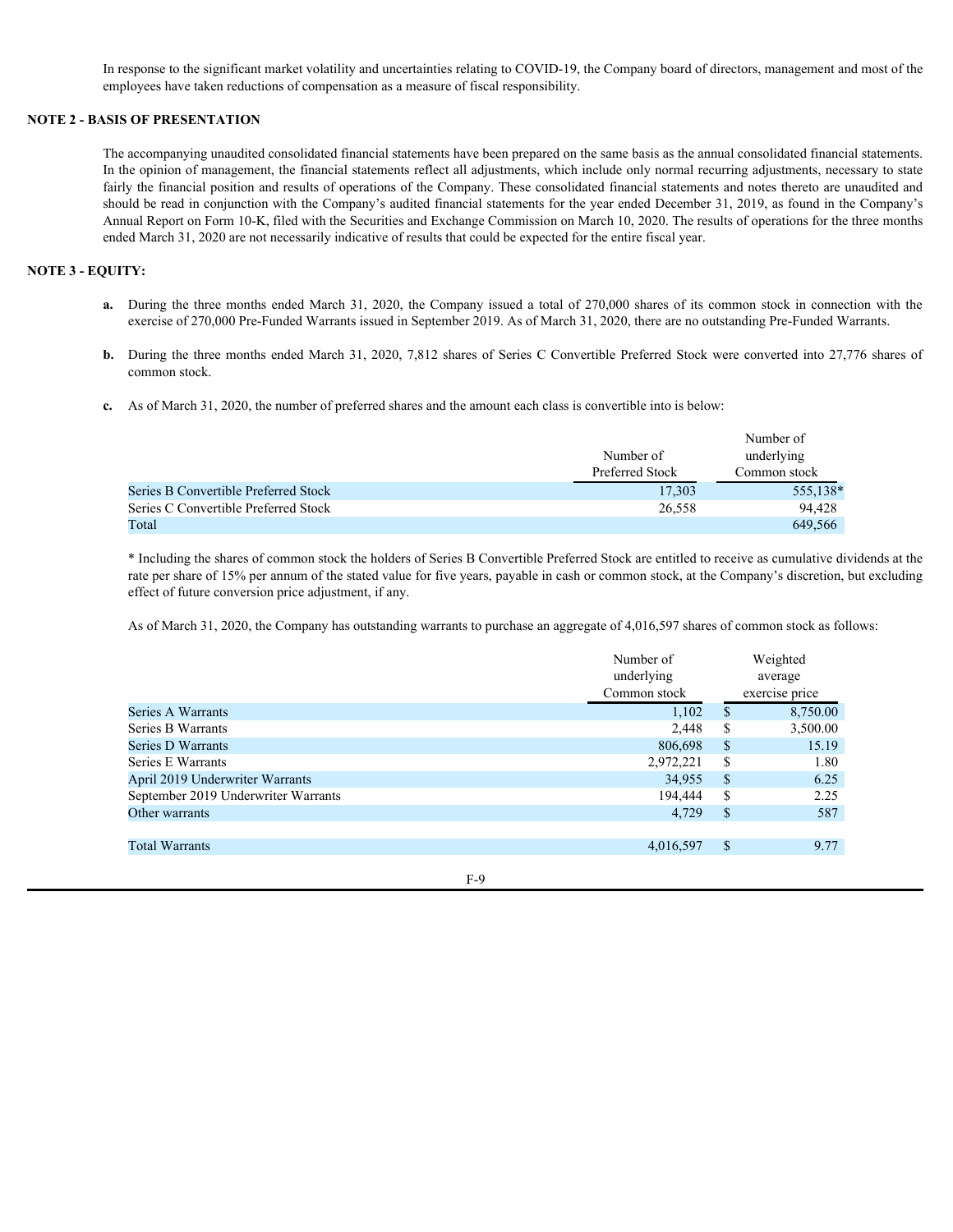As of March 31, 2020, the Company had 155,000,000 authorized shares of capital stock, par value \$0.0001 per share, of which 150,000,000 are shares of common stock and 5,000,000 are shares of "blank check" preferred stock.

In connection with an Employment Agreement with a new chief executive officer and president, the Company granted 182,381 restricted stock units and stock options to purchase 60,794 shares of common stock at \$1.10 per share. The restricted stock units and options are subject to a three-year vesting period, with one-third of such awards vesting each year.

The fair value of the restricted stock units was approximately \$0.2 million.

#### **NOTE 4- NET LOSS PER SHARE:**

Basic and diluted net loss per share is computed by dividing the net loss for the period by the weighted average number of shares of common stock outstanding during the period. The calculation of diluted net loss per share excludes potential share issuances of common stock upon the exercise of share options, warrants, and restricted stocks as the effect is anti-dilutive.

The total number of shares of common stock related to outstanding options, warrants, restricted stock, restricted stock units, Series C Preferred Stock and placement agent units excluded from the calculations of diluted loss per share were 4,437,453 for the three-month period ended March 31, 2020.

The total number of shares of common stock related to outstanding options, warrants, restricted stock, Series C Preferred Stock and placement agent units excluded from the calculations of diluted loss per share were 913,320 for three-month period ended March 31, 2019.

#### **NOTE 5 - FAIR VALUE MEASURMENT:**

#### **Fair value of financial instruments**

The carrying amounts of financial instruments included in working capital approximate their fair value either because these amounts are presented at fair value or due to the relatively short-term maturities of such instruments.

As of March 31, 2020, and December 31, 2019, allowance for doubtful accounts was \$0.

#### **NOTE 6 - INVENTORY:**

|                            | March 31,<br>2020 | December 31,<br>2019 |
|----------------------------|-------------------|----------------------|
|                            | (\$ in thousands) |                      |
| Finished goods             | 33                | 173                  |
| Work in process            | 281               | 81                   |
| Raw materials and supplies | 888               | 982                  |
|                            | 1,202             | 1,236                |
|                            |                   |                      |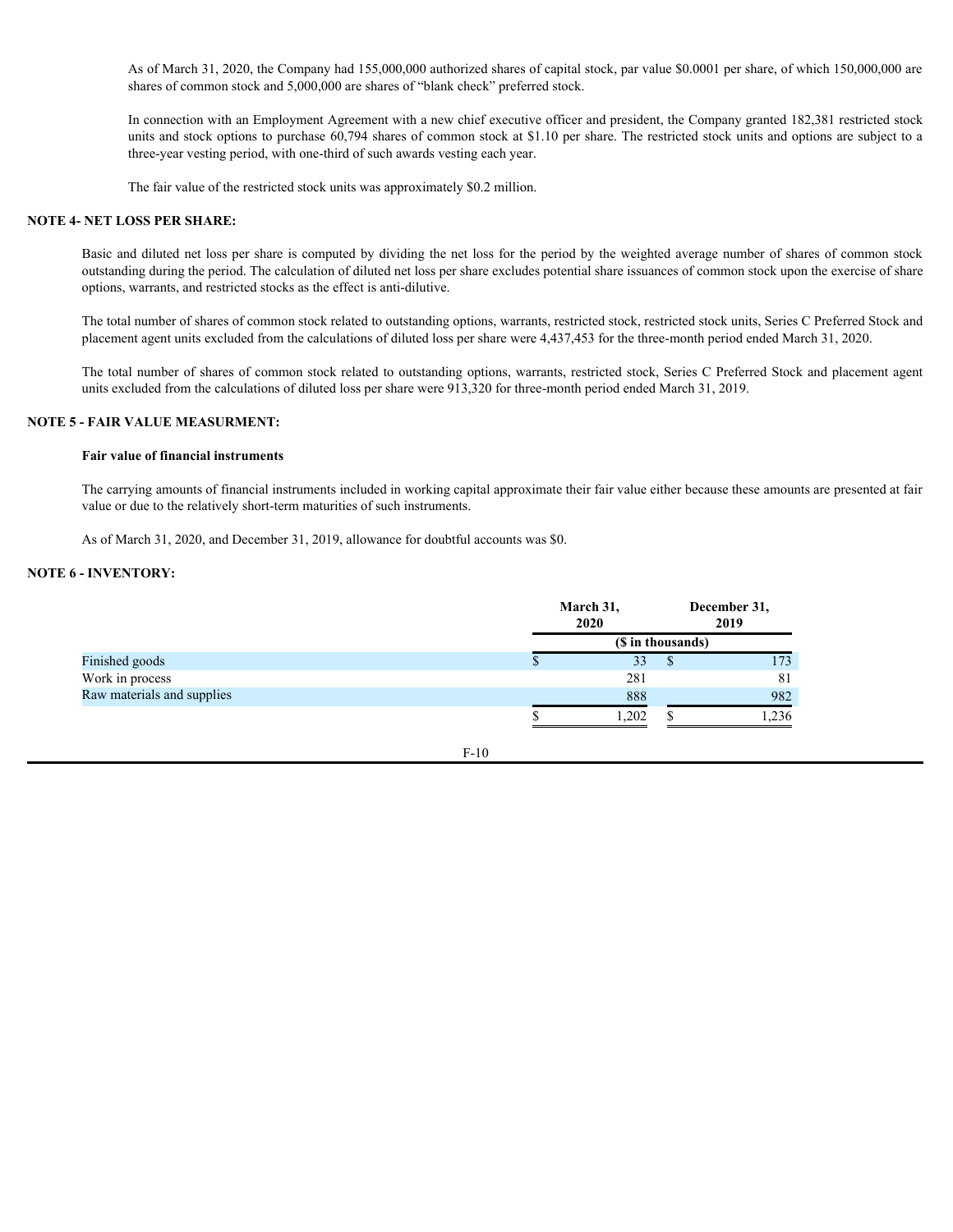#### **NOTE 7 - ACCOUNTS PAYABLE AND ACCRUALS - OTHER:**

|                                                                                                                                                                                                                                                                                                                                                                                                                                                                                                                                                                                         | March 31,<br>2020 | December 31,<br>2019 |       |
|-----------------------------------------------------------------------------------------------------------------------------------------------------------------------------------------------------------------------------------------------------------------------------------------------------------------------------------------------------------------------------------------------------------------------------------------------------------------------------------------------------------------------------------------------------------------------------------------|-------------------|----------------------|-------|
|                                                                                                                                                                                                                                                                                                                                                                                                                                                                                                                                                                                         | (\$ in thousands) |                      |       |
| Employees and employee institutions                                                                                                                                                                                                                                                                                                                                                                                                                                                                                                                                                     | 729               |                      | 1,238 |
| Accrued vacation and recreation pay                                                                                                                                                                                                                                                                                                                                                                                                                                                                                                                                                     | 209               |                      | 188   |
| Accrued expenses                                                                                                                                                                                                                                                                                                                                                                                                                                                                                                                                                                        | 660               |                      | 604   |
| Provision for sales commissions                                                                                                                                                                                                                                                                                                                                                                                                                                                                                                                                                         | 15                |                      |       |
| <b>Current Operating lease liabilities</b>                                                                                                                                                                                                                                                                                                                                                                                                                                                                                                                                              | 367               |                      | 362   |
| Other                                                                                                                                                                                                                                                                                                                                                                                                                                                                                                                                                                                   | 44                |                      | 57    |
|                                                                                                                                                                                                                                                                                                                                                                                                                                                                                                                                                                                         | 2,024             |                      | 2,449 |
|                                                                                                                                                                                                                                                                                                                                                                                                                                                                                                                                                                                         |                   |                      |       |
| The Company's Israeli subsidiary has a lease agreement for a facility in Israel, which expires on December 31, 2020 with an option to extend<br>$\left  \right $<br>the agreement for two additional years until December 31, 2022 under the terms stipulated in the agreement (the Option Period). The Option                                                                                                                                                                                                                                                                          |                   |                      |       |
| Period was taken in consideration when calculating the operating lease right of use assets and liabilities since it is reasonably certain that the<br>company will exercise the option.                                                                                                                                                                                                                                                                                                                                                                                                 |                   |                      |       |
| The Company leases its motor vehicles under operating lease agreements.<br>2)                                                                                                                                                                                                                                                                                                                                                                                                                                                                                                           |                   |                      |       |
| Litigation:<br>b.                                                                                                                                                                                                                                                                                                                                                                                                                                                                                                                                                                       |                   |                      |       |
| In July 2019, a former distributor filed a suit seeking damages from the Company's subsidiary for pre-paid goods subject to the voluntary field<br>action (from April 2014) amounting to $E1,830,000$ (which is approximately \$2.0 million), or alternatively $E1,024,000$ (which is approximately \$1.1<br>million). After considering the views of its legal counsel as well as other factors, the Company's management believes that there is a reasonably<br>possible likelihood of a loss from any related future proceedings would range from a minimal amount up to €1,830,000. |                   |                      |       |
| - DISAGGREGATED REVENUE AND ENTITY WIDE DISCLOSURES:                                                                                                                                                                                                                                                                                                                                                                                                                                                                                                                                    |                   |                      |       |

#### **NOTE 8 - COMMITMENTS AND CONTINGENT LIABILITIES:**

#### **a. Lease Agreements**

- 1) The Company's Israeli subsidiary has a lease agreement for a facility in Israel, which expires on December 31, 2020 with an option to extend the agreement for two additional years until December 31, 2022 under the terms stipulated in the agreement (the Option Period). The Option Period was taken in consideration when calculating the operating lease right of use assets and liabilities since it is reasonably certain that the company will exercise the option.
- 2) The Company leases its motor vehicles under operating lease agreements.

#### b. **Litigation:**

#### **NOTE 9 - DISAGGREGATED REVENUE AND ENTITY WIDE DISCLOSURES**:

|         | Three months ended | March 31          |                          |
|---------|--------------------|-------------------|--------------------------|
|         | 2020               |                   | 2019                     |
|         |                    | (\$ in thousands) |                          |
| Italy   | 194                |                   | 80                       |
| Germany | 171                |                   | 128                      |
| Poland  | 121                |                   |                          |
| Russia  | 116                |                   | $\overline{\phantom{a}}$ |
| Other   | 432                |                   | 207                      |
|         | 1,034              |                   | 415                      |
|         |                    |                   |                          |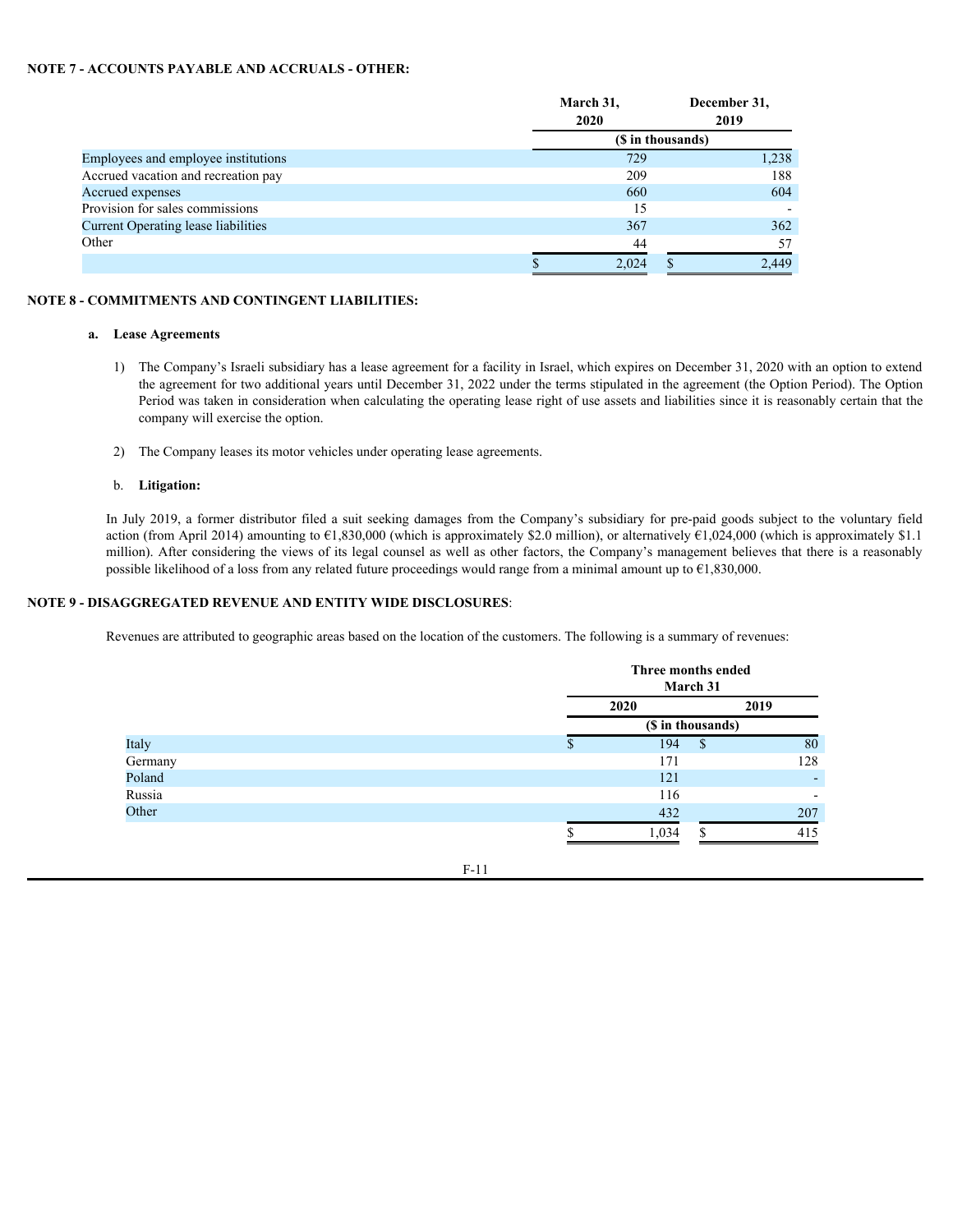## By product:

|        | Three months ended |      |
|--------|--------------------|------|
|        | March 31           |      |
|        | 2020               | 2019 |
|        | (\$ in thousands)  |      |
| CGuard | 971                | 376  |
| MGuard | 63                 | 39   |
|        | 1,034              | 415  |

By principal customers:

|            | Three months ended<br><b>March 31</b> |                          |  |
|------------|---------------------------------------|--------------------------|--|
|            | 2020                                  | 2019                     |  |
| Customer A | 16%                                   | 29%                      |  |
| Customer B | 16%                                   | 6%                       |  |
| Customer C | 12%                                   | -                        |  |
| Customer D | 11%                                   | $\overline{\phantom{0}}$ |  |
| Customer E | 3%                                    | 13%                      |  |

All tangible long lived assets are located in Israel.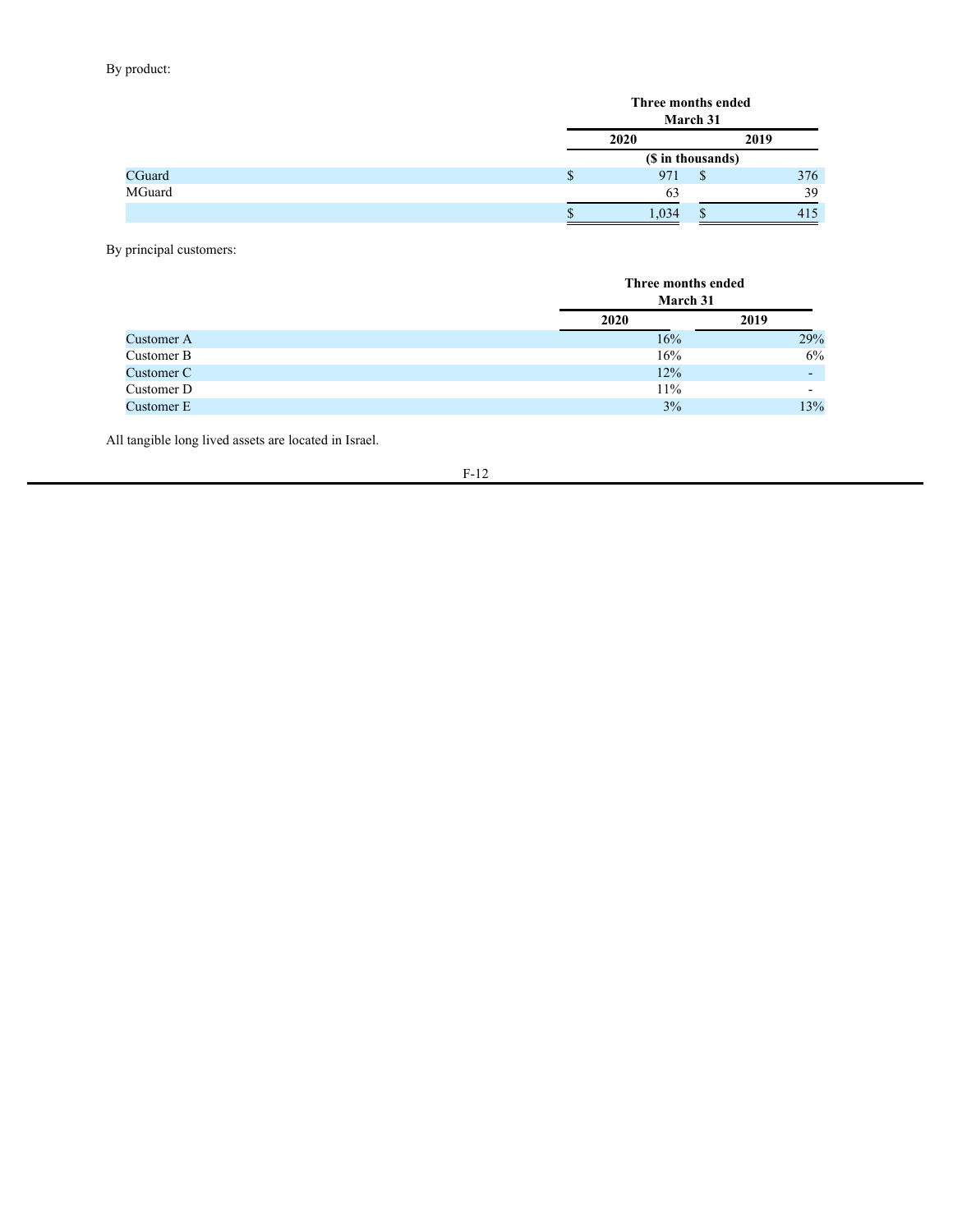#### <span id="page-16-0"></span>**Item 2. Management's Discussion and Analysis of Financial Condition and Results of Operations**

*consolidated financial statements and related notes included elsewhere in this Quarterly Report on Form 10-Q.*

**The following discussion and analysis of Financial Condition and Results of Operations**<br>*The following discussion and analysis of our financial condition and results of operations should be read in conjunction with the ac Delaware corporation, and its subsidiaries.*

#### **Forward-Looking Statements**

**Item 2. Management's Discussion and Analysis of Financial Condition and Results of Operations**<br> *The following discussion and analysis of our financial condition and results of operations should be read in conjunction wit* This Quarterly Report on Form 10-Q contains "forward-looking statements," which include information relating to future events, future financial performance, strategies, expectations, competitive environment and regulation. Words such as "may," "will," "should," "could," "would," "predicts," "potential," "continue," Them 2. Management's Discussion and Analysis of Financial Condition and Results of Operations<br>
The following discussion and analysis of our financial condition and results of operations should be read in conjunction with t looking statements. Forward-looking statements should not be read as a guarantee of future performance or results and may not be accurate indications of when such performance or results will be achieved. Forward-looking statements are based on information we have when those statements are made or our management's good faith belief as of that time with respect to future events and are subject to risks and uncertainties that could cause actual performance or results to differ materially from those expressed in or suggested by the forward-looking statements. Important factors that could cause such differences include, but are not limited to: **2. Management's Discussion and Analysis of Financial Condition and Results of Operations**<br>
following discussion and analysis of our financial condition and results of operations should be read in conjunction with the acc Note exporation, ond its substitutents.<br>  $\alpha$ -planned modeling Naturations ( $\alpha$ -planned collection) and collected in the simulation of the collection of the collection of the collection of the collection of the collectio In the list of order that consider control of the conservation air and also distant durated in the competition of the competition of the competition of the competition of the competition of the competition of the competit

- adequacy of our liquidity to pursue our complete business objectives, and substantial doubt regarding our ability to continue as a going concern;
- our need to raise additional capital to meet our business requirements in the future and such capital raising may be costly or difficult to obtain and could dilute out stockholders' ownership interests;
- our ability to regain or maintain compliance with NYSE American listing standards;
- the impact of the recent COVID-19 outbreak on our manufacturing, sales, business plan and the global economy;
- our ability to generate revenues from our products and obtain and maintain regulatory approvals for our products;
- our ability to adequately protect our intellectual property;
- our dependence on a single manufacturing facility and our ability to comply with stringent manufacturing quality standards and to increase production as necessary;
- alternative to other procedures and products;
- market acceptance of our products;
- negative clinical trial results or lengthy product delays in key markets;
- an inability to secure and maintain regulatory approvals for the sale of our products;
- clinical, manufacturing, marketing and sales, distribution and personnel resources than we do;
- entry of new competitors and products and potential technological obsolescence of our products;
- inability to carry out research, development and commercialization plans;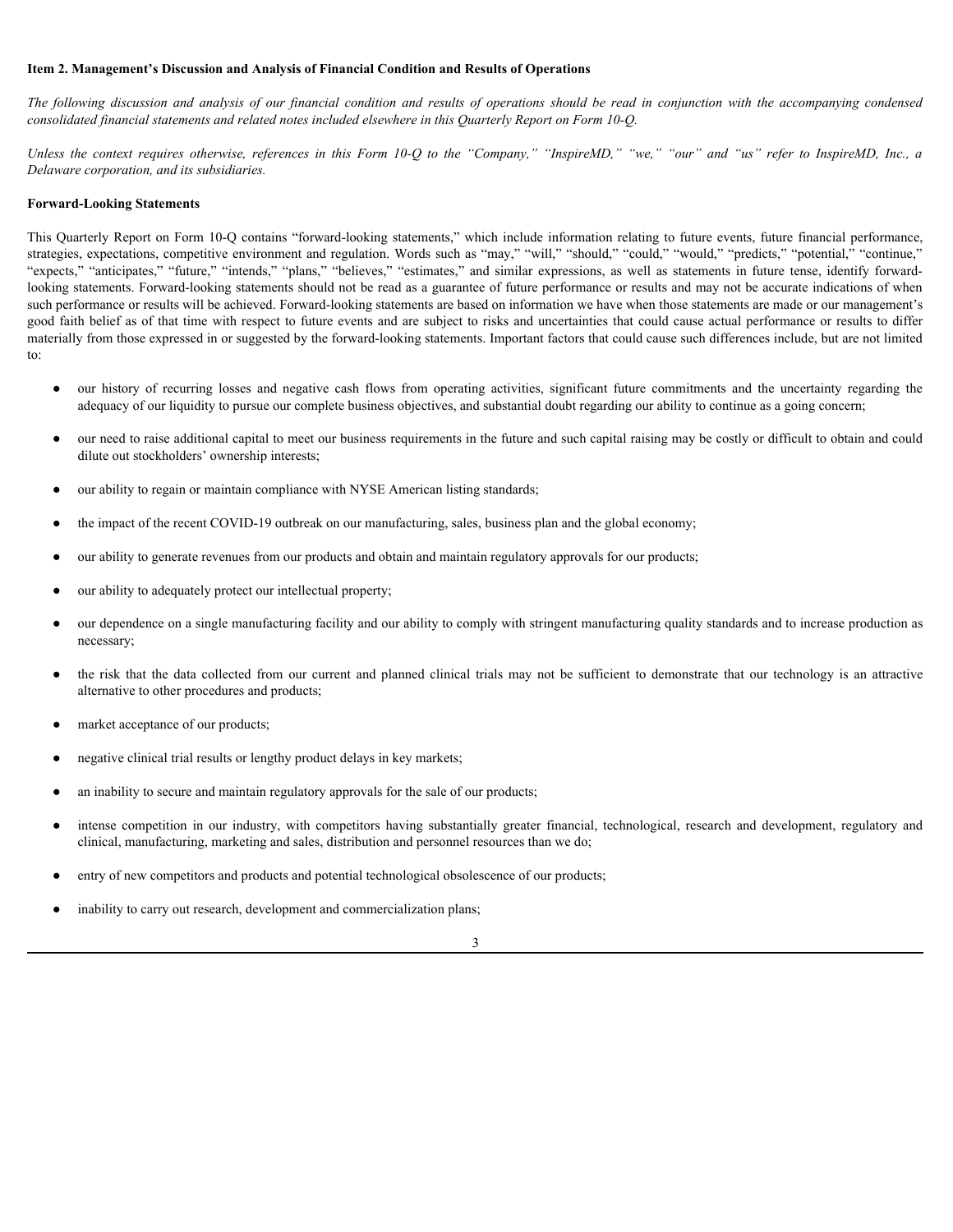- loss of a key customer or supplier;
- technical problems with our research and products and potential product liability claims;
- product malfunctions;
- price increases for supplies and components;
- adverse economic conditions;
- insufficient or inadequate reimbursement by governmental and other third-party payers for our products;
- our efforts to successfully obtain and maintain intellectual property protection covering our products, which may not be successful;
- adverse federal, state and local government regulation, in the United States, Europe or Israel and other foreign jurisdictions;
- loss of a key ousteoner or supplier,<br>
 trednical problems with our research and products and potential product lability claims;<br>
 price increases for supplies and components;<br>
 diverse economic conditions;<br>
 coref communications challenges, burdens and costs of compliance with foreign laws and political and economic instability in each jurisdiction;
- the escalation of hostilities in Israel, which could impair our ability to manufacture our products; and
- loss or retirement of key executives and research scientists.

The foregoing does not represent an exhaustive list of matters that may be covered by the forward-looking statements contained herein or risk factors that we are faced with that may cause our actual results to differ from those anticipated in our forward-looking statements. For a discussion of these and other risks that relate to our business and investing in our common stock, you should carefully review the risks and uncertainties described in this Quarterly Report on Form 10-Q, and those described from time to time in our future reports filed with the Securities and Exchange Commission. The forward-looking statements contained in this Quarterly Report on Form 10-Q are expressly qualified in their entirety by this cautionary statement. We do not undertake any obligation to publicly update any For each of a key customer or supplier.<br>
For the transmission of supplies and constraints,<br>
For price measures for supplies and components,<br>
Forward-looking statement is any such an any such any such any such any such as events.

#### **Overview Overview** *Overview*

We are a medical device company focusing on the development and commercialization of our proprietary MicroNet™ stent platform technology for the treatment of complex vascular and coronary disease. A stent is an expandable "scaffold-like" device, usually constructed of a metallic material, that is inserted into an artery to expand the inside passage and improve blood flow. Our MicroNet, a micron mesh sleeve, is wrapped over a stent to provide embolic protection in stenting procedures.

Our CGuard™ carotid embolic prevention system ("CGuard EPS") combines MicroNet and a self-expandable nitinol stent in a single device for use in carotid artery applications. Our CGuard EPS received CE mark approval in the European Union in March 2013, and we launched its release on a limited basis in October 2014. In January 2015, a new version of CGuard, with a rapid exchange delivery system, received CE mark approval in Europe and in September 2015, we announced the full market launch of CGuard EPS in Europe. Subsequently, we launched CGuard EPS in Russia and certain countries in Latin America and Asia, including India. We expect to receive approval to launch CGuard EPS in Brazil, and we are seeking strategic partners for potential launch of CGuard EPS in Japan and China.

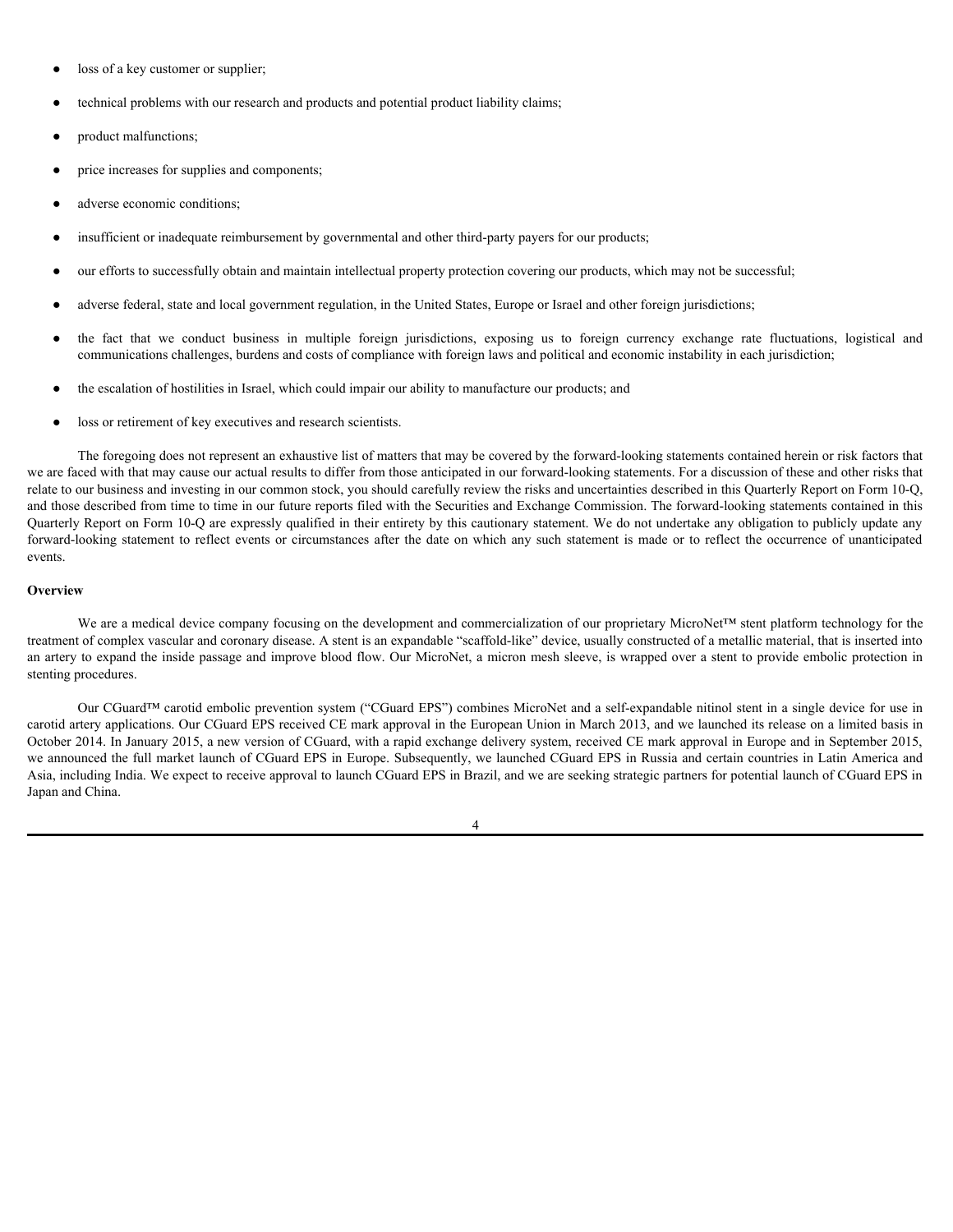In April 2017, we had a pre-investigational device exemption ("IDE") submission meeting with the U.S. Food and Drug Administration ("FDA")<br>CGuard EPS where we presented materials that we believed would support a formal IDE regarding CGuard EPS where we presented materials that we believed would support a formal IDE submission seeking approval to conduct a human clinical trial in the United States which included our draft synopsis for the clinical trial design. The FDA agreed to our pre-clinical test plan and clinical trial design. On July 26, 2019, we submitted an IDE application for CGuard EPS. In connection with such application, on August 23, 2019, we received a request for additional information In April 2017, we had a pre-investigational device exemption ("IDE") submission meeting with the U.S. Food and Drug Administration ("FDA")<br>regarding Couard EPS where we presented materials that we believed would support a pending IDE application, as the initiation of clinical testing in the U.S. is one of our top priorities. Following resolution of all comments from the FDA, we plan to re-submit the IDE application in May 2020, as IDE approval by the FDA would be a critical step toward the commencement of a human clinical trial using CGuard EPS in the United States. In April 2017, we had a ps-investigational device exception (TDE") submission meeting with the U.S. Food and Drug Administration (TDA") rights in the United States with hirdued our draft spacepair of the behinded rail des In April 2017, we had a po-investigational device exemption (TDE") submission meeting with the U.S. Ford and Drug Administration ("FDA") regarded Counter Similar Constant provides the vehiclent would support about the alte

Additionally, we intend to continue to evaluate potential product enhancements and manufacturing enhancements for CGuard EPS that are expected to reduce cost of goods and/or provide the best-in-class performing delivery system. In furtherance of our strategy focusing on establishing CGuard EPS as a viable alternative to vascular surgery, we are exploring adding a procedural protection device to our portfolio incorporating the principal of reverse flow of the carotid artery as an adjunctive alternative to femoral access. We cannot give any assurance that we will receive sufficient (or any) proceeds from future financings or the timing of such financings, if ever for potential product enhancements and manufacturing enhancements. In addition, such additional financings may be costly or difficult to complete. Even if we receive sufficient proceeds from future financings, there is no assurance that we will be able to timely apply for CE mark approval following our receipt of such proceeds. We believe these improvements may allow us to reduce cost of goods and increase penetration in our existing geographies and better position us for entry into new markets.

We consider the addressable market for our CGuard EPS consists of individuals with diagnosed, symptomatic high-grade carotid artery stenosis (HGCS,  $\geq$ 70% occlusion) for whom an intervention is preferable to medical (drug) therapy. This group includes not only carotid artery stenting patients but also individuals *Results of Update Report on Global Carotid Stenting Procedures and Markets by Major Geography and Addressable Markets*).

Our MGuard™ Prime™ Embolic Protection System ("MGuard Prime EPS") is marketed for use in patients with acute coronary syndromes, notably acute myocardial infarction (heart attack) and saphenous vein graft coronary interventions (bypass surgery). MGuard Prime EPS combines MicroNet with a bare-metal is April 2017, we had a pre-investigational device exemption (TDF") admission meeting with the US. Food and Drug Administration ("FDA") that the three in the three in the steam of the internal Prime and considered the mar providing embolic protection. However, as a result of a shift in industry preferences away from bare-metal stents in favor of drug-eluting (drug-coated) stents, in 2014 we decided to curtail further development of this product in order to focus on the development of a drug-eluting stent product, MGuard DES™. Due to lis April 2017, we had a pre-investigational device exception "DEP is shown forther BD forthermole cooling to the content in the second resources to the collection of the content them all the second to the content them del seeking to incorporate MicroNet onto a drug-eluting stent manufactured by a potential partner. The FDA has clarified that the primary mode of action for drugeluting cardiovascular stents, which are regulated as combination products, is that of the device component and has assigned the FDA Center for Devices and Radiological Health (CDRH) primary responsibility for premarket review and regulation, providing some clarity about what to expect regarding the regulatory framework related to the development of MGuard DES™. persion is the period of the media of the such and the such and the such as the such as the such as the such as the such as the such as the such as the such as the such as the such as the such as the such as the such as th

We also intend to develop a pipeline of other products and additional applications by leveraging our MicroNet technology to new applications to improve neurovascular stenting to seal aneurysms in the brain.

Presently, none of our products may be sold or marketed in the United States.

5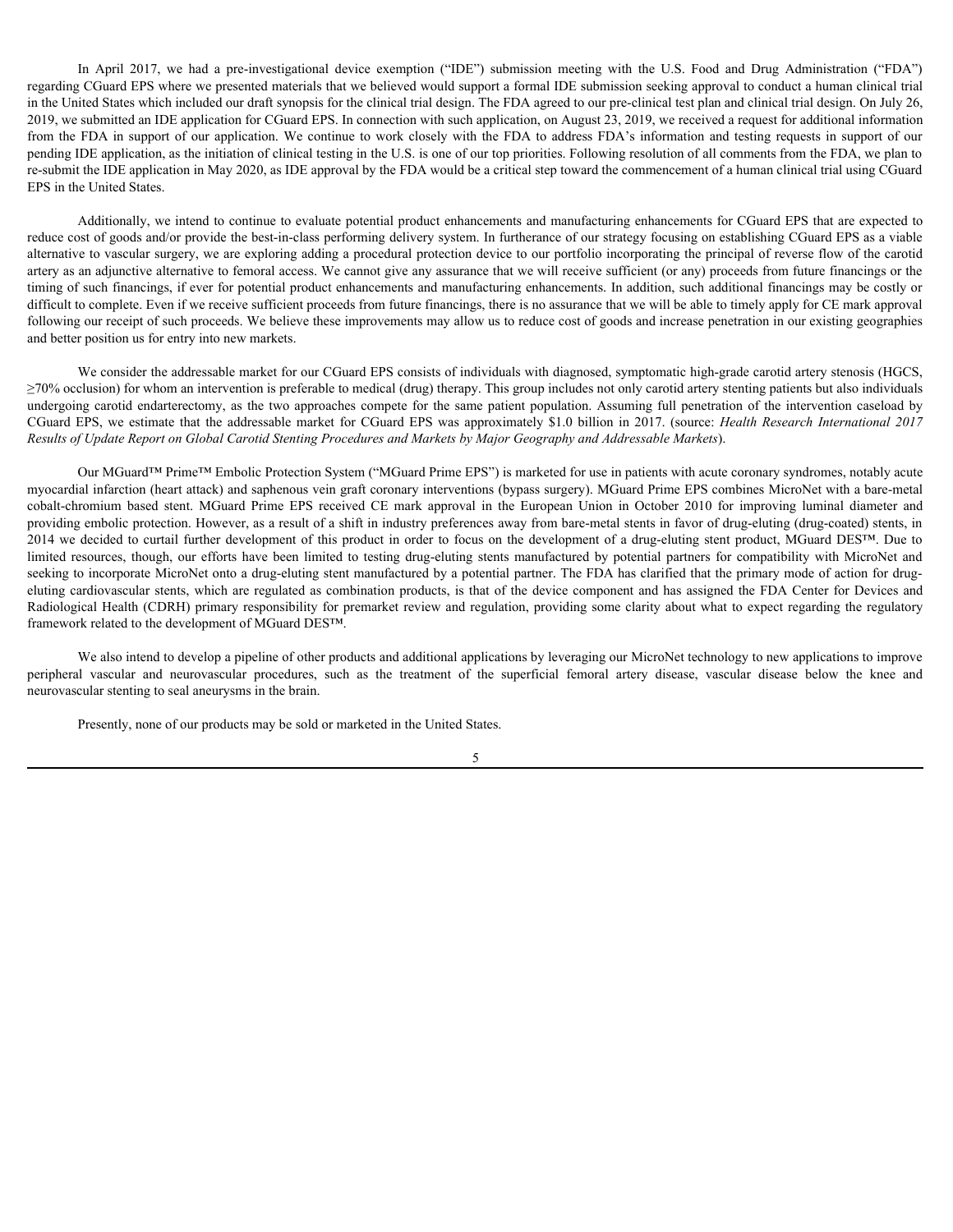#### **Recent Developments**

#### *COVID-19 Developments*

In December 2019, a strain of coronavirus, COVID-19, was reported to have surfaced in Wuhan, China, and has reached multiple other countries, and, on March 12, 2020, the World Health Organization (the "WHO") declared COVID-19 to be a pandemic. In an effort to contain and mitigate the spread of COVID-19, many countries have imposed unprecedented restrictions on travel, quarantines and other public health safety measures. We have not experienced significant COVID-19 related impact on our financial condition and results of operations in the first quarter 2019. However, procedures with CGuard EPS, which are generally scheduled or non-emergency procedures, have mostly been postponed as hospitals shift resources to patients affected by COVID-19. To our knowledge, most European countries in which we operate are slowly reinstating elective procedures, but we do not know when the hospitals will resume to normal prepandemic levels with such procedures. In addition, most of our sales have historically come from Europe, where the pandemic has had a severe impact. We anticipate that the continuation of the pandemic and related restrictions and safety measures may result in a significant decline in sales of our products for the upcoming periods. For more discussion on our risks related to COVID-19, please see risk factors included under "Item 1A. Risk Factors" herein.

In response to significant market volatility and uncertainties relating to COVID-19, our board of directors (the "Board") and management have taken the following voluntary reductions of compensation as a measure of fiscal responsibility.

Effective April 1, 2020, the Board approved a 50% decrease in the annual cash compensation for non-employee directors from an aggregate amount of \$154,000 to \$77,000.

On April 21, 2020, Marvin Slosman, our President, Chief Executive Officer and Director, signed a waiver reducing his annual base salary from \$400,000 to \$200,000 for the period beginning April 1, 2020 and ending on such date as Mr. Slosman shall determine, and Craig Shore, our Chief Financial Officer, Chief Administrative Officer, Secretary and Treasurer, signed a waiver reducing his monthly base salary from NIS 80,125 to NIS 40,063 for the period beginning April 1, 2020 and ending on such date as Mr. Shore shall determine. In addition, effective April 1, 2020, we reduced the annual salaries of most of our employees by 20% to 30% until further notice. We expect that such reductions of the base salaries of our employees, including Mr. Slosman and Mr. Shores, will result in a decrease of approximately \$300,000 in operating expenses in the second quarter of 2020.

#### *NYSE American Deficiency*

On August 7, 2019, we received notification from the NYSE American that we do not meet continued listing standards of the NYSE American as set forth in Part 10 of the NYSE American Company Guide (the "Company Guide"). Specifically, we are not in compliance with Section 1003(a)(iii) of the Company Guide because we reported stockholders' equity of less than \$6 million as of June 30, 2019, and net losses in our five most recent fiscal years ended December 31, 2018. As a result, we became subject to the procedures and requirements of Section 1009 of the Company Guide.

On October 11, 2019, NYSE American accepted our plan to regain compliance with Section 1003(a)(iii) of the Company Guide by August 7, 2020. We are subject to periodic review during the period covered by the compliance plan. Failure to make progress consistent with the plan or to regain compliance with the continued listing standards by the end of the plan period could result in our common stock being delisted from the NYSE American.

#### **Critical Accounting Policies**

A critical accounting policy is one that is both important to the portrayal of our financial condition and results of operation and requires management's most difficult, subjective or complex judgments, often as a result of the need to make estimates about the effect of matters that are inherently uncertain. Our critical accounting policies are more fully described in both (i) "Item 7. Management's Discussion and Analysis of Financial Condition and Results of Operations" and (ii) Note 2 of the Notes to the Consolidated Financial Statements included in the Annual Report on Form 10-K for the year ended December 31, 2019. There have not been any material changes to such critical accounting policies since December 31, 2019.

The currency of the primary economic environment in which our operations are conducted is the U.S. dollar ("\$" or "dollar").

#### **Contingencies**

We and our subsidiaries are involved in legal proceedings that arise from time to time in the ordinary course of business. We record accruals for these types of contingencies to the extent that we conclude the occurrence of such contingencies is probable and that the related liabilities are estimable. When accruing these costs, we recognize an accrual in the amount within a range of loss that is the best estimate within the range. When no amount within the range is a better estimate than any other amount, we accrue for the minimum amount within the range. Legal costs are expensed as incurred.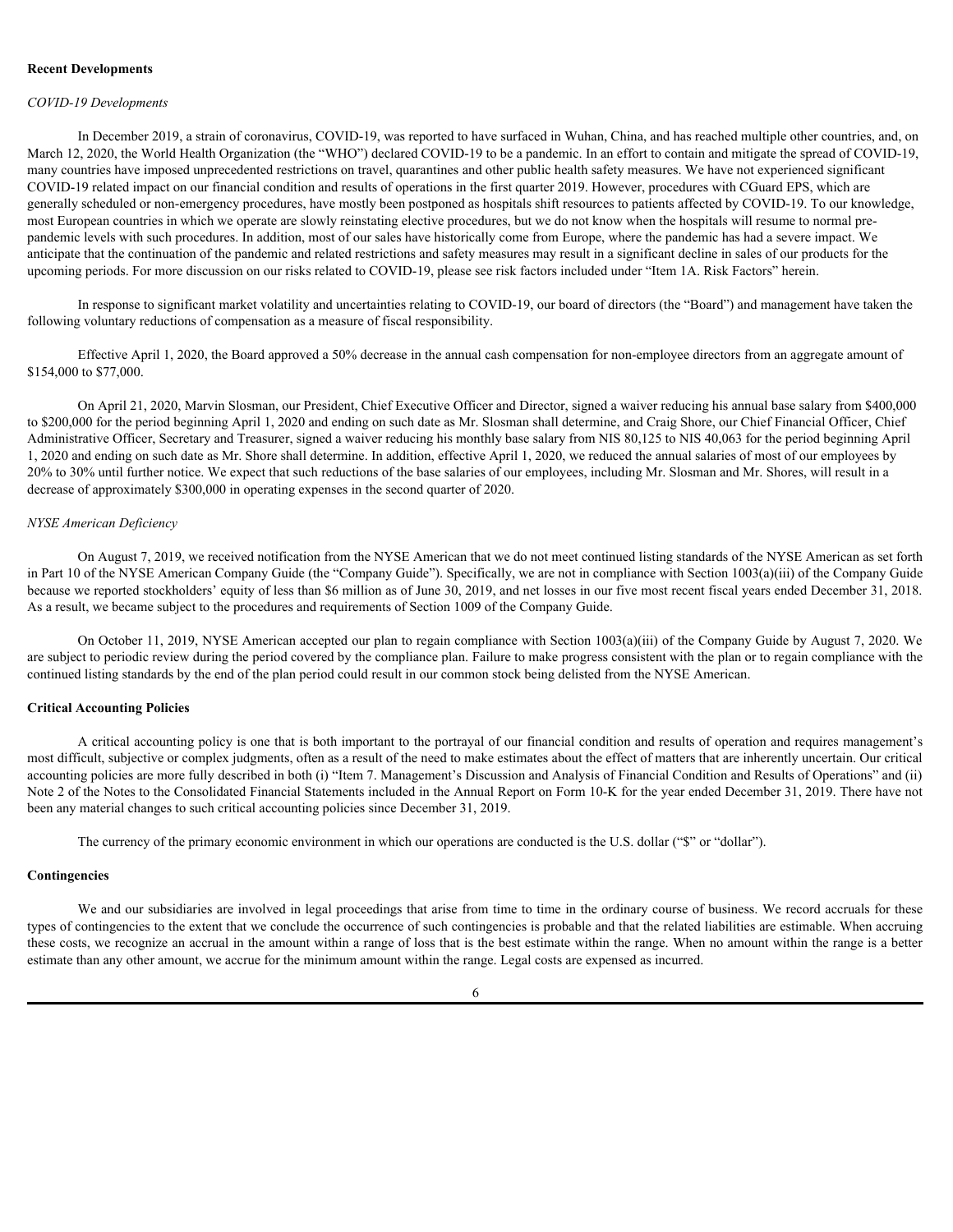#### **Results of Operations**

#### *Three months ended March 31, 2020 compared to the three months ended March 31, 2019*

*Revenues*. For the three months ended March 31, 2020, revenue increased by \$619,000, or 149.2%, to \$1,034,000, from \$415,000 during the three months ended March 31, 2019. This increase was predominantly driven by a 158.2% increase in sales volume of CGuard EPS from \$376,000 during the three months ended March 31, 2019, to \$971,000 during the three months ended March 31, 2020, mainly due to our previous third-party sterilizer equipment failures, which caused a significant interruption in sterilized product supply for the majority of the first quarter 2019 as well as our continued focus in expanding revenue base in our major markets. In addition, MGuard Prime EPS sales increased from \$39,000 during the three months ended March 31, 2019, to \$63,000 during the three months ended March 31, 2020, due to the delayed shipments of sterilized products during the three months ended March 31, 2019, as mentioned above.

With respect to geographical regions, the increase in revenue was primarily attributable to a \$567,000 increase in revenue from sales made in Europe (driven by a \$559,000 increase of CGuard EPS sales for reasons discussed in the paragraph above), as well as an increase of \$35,000 in revenue from sales made in Asia and Middle East (driven by a \$33,000 increase of CGuard EPS sales for reasons discussed in the paragraph above), as well as an increase of \$17,000 in revenue from sales of CGuard EPS made in Australia and South Africa.

*Gross Profit (Loss)*. For the three months ended March 31, 2020, gross profit (revenue less cost of revenues) increased by \$368,000, to a gross profit of \$295,000, compared to a gross loss of \$73,000 during the same period in 2019. This increase in gross profit resulted from a \$223,000 increase in revenues (as mentioned above), less the related material and labor costs, resulting from delays related to product sterilization interruption during the three months ended March 31, 2019 as discussed above, which did not occur during the three months ended in March 31, 2020, a decrease of \$118,000 in write-offs of inventory during the three months ended March 31, 2020 due to the same sterilization issue mentioned above and a decrease of \$27,000 in miscellaneous expenses. Gross margin (gross profits as a percentage of revenue) increased to 28.5% during the three months ended March 31, 2020 from (17.6)% during the three months ended March 31, 2019, driven mainly by delays in product sterilization and write-offs of CGuard EPS inventory during the three months ended in March 31, 2019. *sells. ended March 31, 2020 compared to the three months ended March 31, 2029*, and  $\alpha$  is 2020, to selling a for the Expedian Compare and Marketing and Marketing and Marketing and Marketing and Marketing and Marketing a

*Research and Development Expenses*. For the three months ended March 31, 2020, research and development expenses decreased by 53.5%, or \$602,000, to \$523,000, from \$1,125,000 during the three months ended March 31, 2019. This decrease resulted primarily from a decrease of \$328,000 in clinical expenses associated with CGuard EPS, mainly related to IDE approval process, a decrease of \$354,000 due to a settlement expenses made to a former service provider pursuant to settlement agreement during the three months ended March 31, 2019, which did not occur during the three months ended on March 31, 2020 (see Part II, Item 1. "Legal Proceedings" below) and a decrease of \$25,000 in miscellaneous expenses. These decreases were partially offset by an increase of \$105,000 in development expenses related to CGuard EPS.

\$624,000, from \$634,000 during the three months ended March 31, 2019.

*General and Administrative Expenses*. For the three months ended March 31, 2020, general and administrative expenses decreased by 9.9%, or \$129,000, to \$1,169,000, from \$1,298,000 during the three months ended March 31, 2019. This decrease resulted primarily from a decrease of \$175,000 in legal expenses due to the reduced need for legal services partially offset by an increase of \$46,000 in miscellaneous expenses.

*Financial Expenses (Income)*. For the three months ended March 31, 2020, financial income increased by 155.8%, or \$120,000, to \$43,000 of financial income, from \$77,000 of financial expenses during the three months ended March 31, 2019. The increase in financial income primarily resulted from an increase of \$122,000 in financial income related to changes in exchange rates and a decrease of \$2,000 in miscellaneous expenses.

*Tax Expenses (Income)*. For the three months ended March 31, 2020, there was no material change in our tax expenses as compared to the three months ended March 31, 2019.

*Net Loss*. Our net loss decreased by \$1,229,000, or 38.3%, to \$1,978,000, for the three months ended March 31, 2020, from \$3,207,000 during the three months ended March 31, 2019. The decrease in net loss resulted primarily from a decrease of \$741,000 in operating expenses, an increase of \$368,000 in gross profit and an increase of \$120,000 in financial income.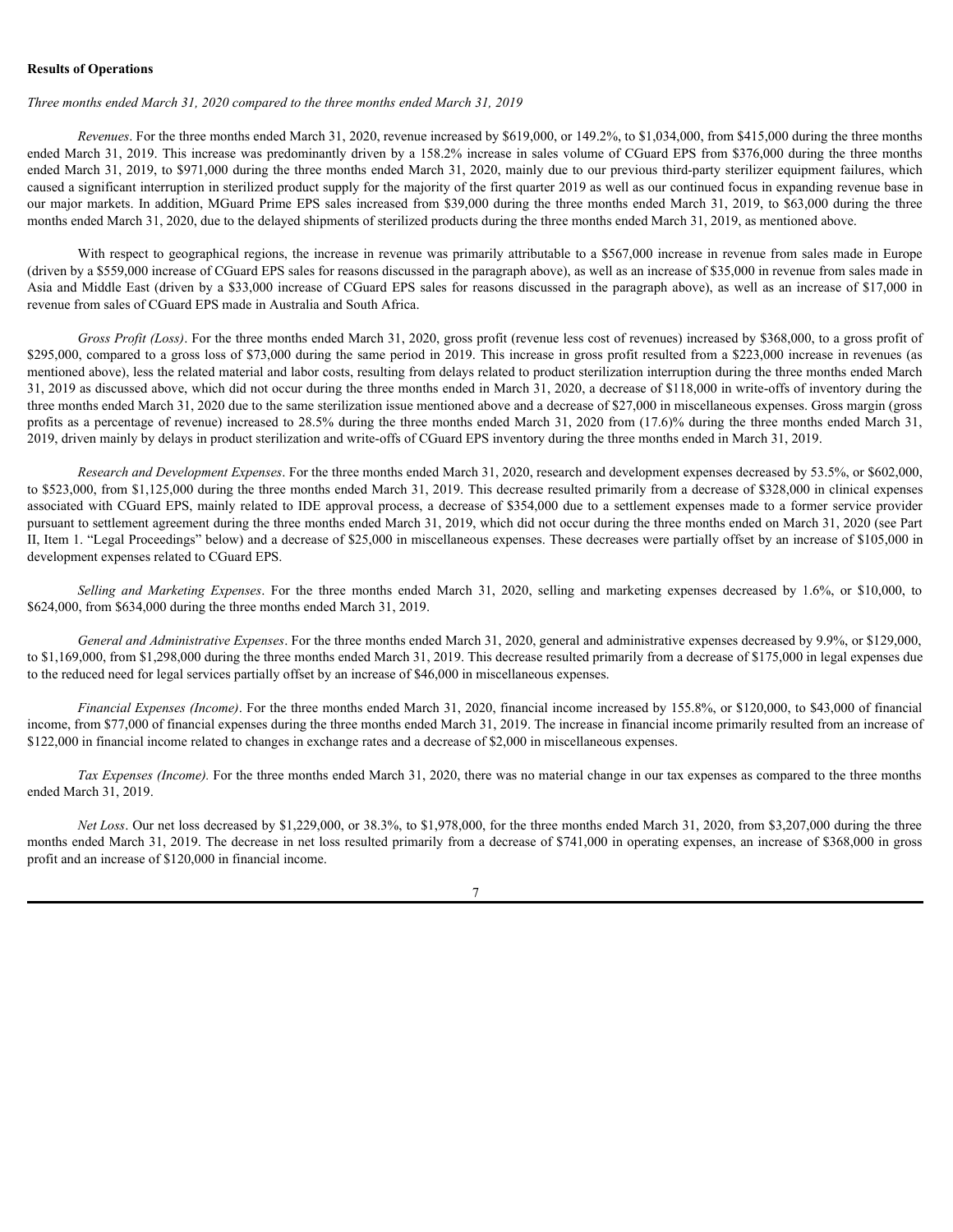#### **Liquidity and Capital Resources**

We had an accumulated deficit as of March 31, 2020, of approximately \$160 million, as well as a net loss of \$1,978,000 and negative operating cash flows for the three months ended March 31, 2020. We expect to continue incurring losses and negative cash flows from operations until our products (primarily CGuard EPS) reach commercial profitability. As a result of these expected losses and negative cash flows from operations, along with our current cash position, we only have sufficient resources to fund operations through the end of August 2020. Therefore, there is substantial doubt about our ability to continue as a going concern.

Our plans include continued commercialization of our products and raising capital through the sale of additional equity securities, debt or capital inflows **Liquidity and Capital Resources**<br>We had an accumulated deficit as of March 31, 2020, of approximately \$160 million, as well as a net loss of \$1,978,000 and negative operating cash<br>flows for the three months ended March 31 COVID-19 pandemic has resulted in significant financial market volatility and uncertainty in recent weeks. A continuation or worsening of the levels of market disruption and volatility seen in the recent past could have an adverse effect on our ability to access capital and on the market price of our common stock, and we may not be able to successfully raise capital through the sale of our securities. If we are unsuccessful in commercializing our products or raising capital, we may need to reduce activities, curtail or cease operations. **Liquidity and Capital Resources**<br>We had an accumulated deficit as of March 31, 2020, of approximately \$160 million, as well as a net less of \$1,978,000 and negative operating cash<br>flows as for the three normbots and od M

#### *Anti-Dilution Provisions*

Our outstanding shares of Series B Preferred Stock and Series C Preferred Stock contain anti-dilution provisions that may result in the reduction of the conversion price thereof in the future. This feature may result in an indeterminate number of shares of common stock being issued upon conversion of the Series B Preferred Stock or the Series C Preferred Stock. Sales of additional shares of common stock issuable upon conversion of the Series B Preferred Stock or Series C Accordingly, we may find it more difficult to raise additional equity capital while any of our Series B Preferred Stock or Series C Preferred Stock is outstanding. As of May 10, 2020, 17,303 shares of Series B Preferred Stock and 26,558 shares of Series C Preferred Stock were outstanding.

#### *Three months ended March 31, 2020 compared to the three months ended March 31, 2019*

*General*. At March 31, 2020, we had cash and cash equivalents of \$3,141,000, as compared to \$5,514,000 as of December 31, 2019. We have historically met our cash needs through a combination of issuing new shares, borrowing activities and product sales. Our cash requirements are generally for research and development, marketing and sales activities, finance and administrative cost, capital expenditures and general working capital.

For the three months ended March 31, 2020, net cash used in our operating activities decreased by \$1,131,000 to \$2,354,000, from \$3,485,000 during the same period in 2019. The primary reason for the decrease in cash used in our operating activities was a decrease of payments for third party related expenses and We had a securities defect as of Mark 31, 2000, or approximately S160 milion, as well as a relate of 15.928,000 an ingeris product to the service of the service of the service of the service of the service of the service How is the later three montested shown 31, 2020. We is given a localized the state for the system and the system in our state with the system and the results of periodic state of the system of the system of the system of t operating activities were partially offset by an increase of \$167,000 paid during the three months ended March 31, 2020 in compensation costs from \$1,737,000 in the three months ended March 31, 2019 to \$1,904,000 during the same period in 2020 (mainly driven by an increase of \$280,000 in termination payments to James Barry, Ph. D., our former chief executive officer, president and director, in connection with his resignation effective December 31, 2019 offset by other payroll and bonus payouts change of \$113,000). COVIC-19 pandrais has resulted in significant france and in the primary of the primary in case were also assumed of the level of the primary in case of the significant of the primary of the primary products in the content Toto Provideors<br>Cas Provideors<br>Cas casternial B Preferend Nock and Series C. Proferend Such contains and induced compared to the such as the system policies of the system of the system of the system of the system of the sy

Cash used by our investing activities was \$3,000 during the three months ended March 31, 2020 compared to \$105,000 during the three months ended property, plant and equipment to \$0 during the three months ended March 31, 2020, from \$66,000 during the same period in 2019 and a decrease of \$36,000 deposited to employee funds to \$3,000 during the three months ended March 31, 2020, from \$39,000 during the same period in 2019.

principal source of the cash provided by financing activities during the three months ended March 31, 2020 and March 31, 2019 was the funds received from the exercise of pre-funded warrants that resulted in approximately \$3,000 and \$16,000, respectively.

As of March 31, 2020, our current assets exceeded our current liabilities by a multiple of 2.1. Current assets decreased by \$2,374,000 during the period and current liabilities decreased by \$512,000 during the period. As a result, our working capital decreased by \$1,862,000 to \$2,833,000 as of March 31, 2020.

#### **Off Balance Sheet Arrangements**

We have no off-balance sheet transactions, arrangements, obligations (including contingent obligations) or other relationships with unconsolidated entities or other persons that have, or may have, a material effect on our financial condition, changes in financial condition, revenues or expenses, results of operations, liquidity, capital expenditures or capital resources.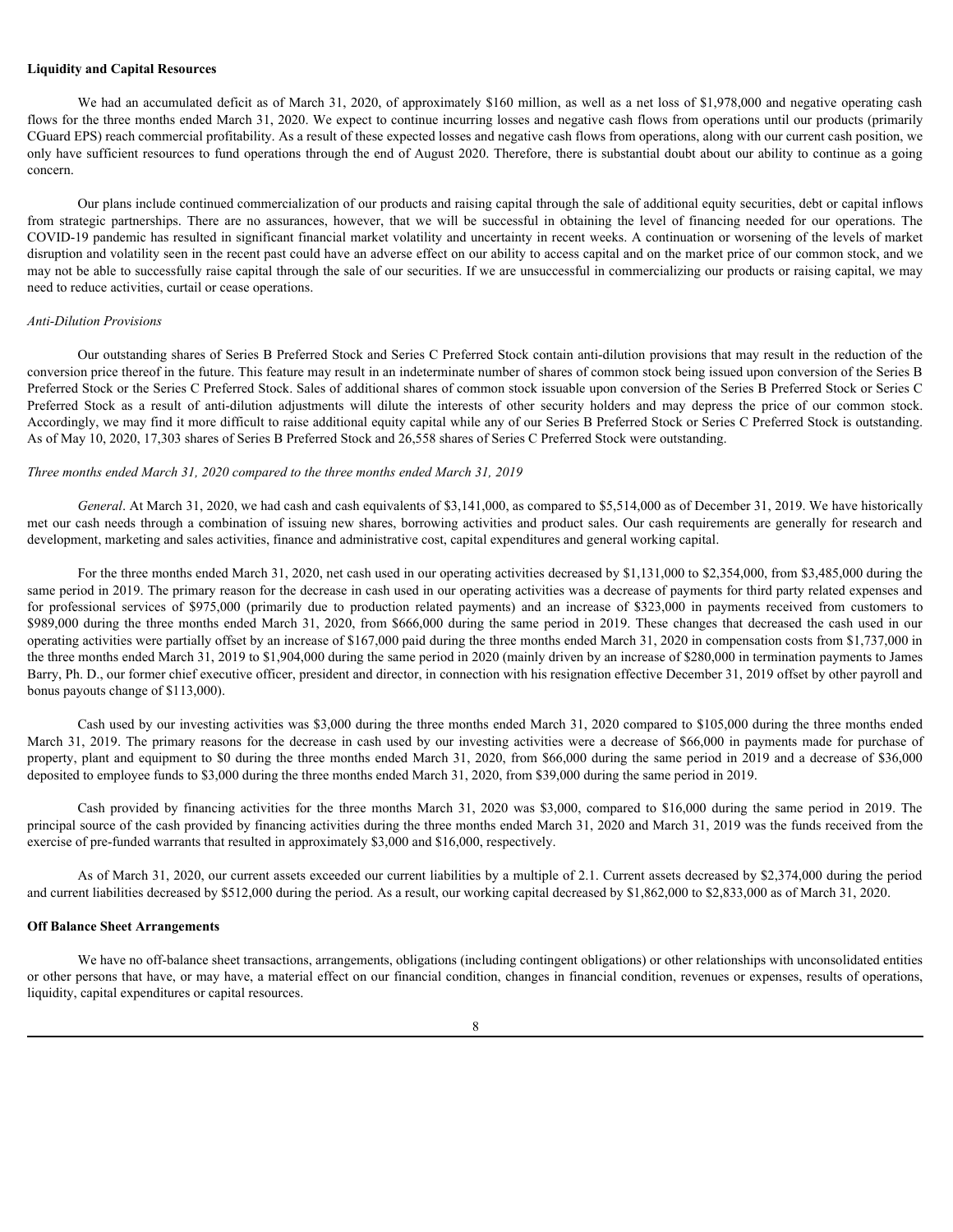#### **Factors That May Affect Future Operations**

We believe that our future operating results will continue to be subject to quarterly variations based upon a wide variety of factors, including the impact of the COVID-19 pandemic, cyclical nature of the ordering patterns of our distributors, timing of regulatory approvals, the implementation of various phases of our clinical trials and manufacturing efficiencies due to the learning curve of utilizing new materials and equipment. Our operating results could also be impacted by a weakening of the Euro and strengthening of the New Israeli Shekel, or NIS, both against the U.S. dollar. Lastly, other economic conditions we cannot foresee may affect customer demand, such as individual country reimbursement policies pertaining to our products. For a discussion of these and other risks that relate to our business, you should carefully review the risks and uncertainties described under the heading "Part II – Item 1A. Risk Factors" and elsewhere in this Quarterly Report on Form 10-Q and in our Annual Report on Form 10-K for the year ended December 31, 2019, and those described from time to time in our future reports filed with the Securities and Exchange Commission.

The ultimate impact of the COVID-19 pandemic on the Company's operations is unknown and will depend on future developments, which are highly uncertain and cannot be predicted with confidence, including the duration of the COVID-19 outbreak, new information which may emerge concerning the severity of the COVID-19 pandemic, and any additional preventative and protective actions that regulators, or the board or management of the Company, may determine are needed.

#### **Contractual Obligations and Commitments**

During the three months ended March 31, 2020, there were no material changes to our contractual obligations and commitments.

#### <span id="page-22-0"></span>**Item 3. Quantitative and Qualitative Disclosures About Market Risk.**

Not applicable

#### <span id="page-22-1"></span>**Item 4. Controls and Procedures**

#### **Management's Conclusions Regarding Effectiveness of Disclosure Controls and Procedures**

As of March 31, 2020, we conducted an evaluation, under the supervision and participation of management including our chief executive officer and chief financial officer, of the effectiveness of our disclosure controls and procedures (as defined in Rule 13a-15(e) and Rule 15d-15(e) of the Securities Exchange Act of 1934, as amended). There are inherent limitations to the effectiveness of any system of disclosure controls and procedures. Accordingly, even effective disclosure controls and procedures can only provide reasonable assurance of achieving their control objectives.

Based upon this evaluation, our chief executive officer and chief financial officer concluded that our disclosure controls and procedures are effective at the reasonable assurance level as of March 31, 2020.

#### **Changes in Internal Control over Financial Reporting**

There were no changes in our internal control over financial reporting during the fiscal quarter ended March 31, 2020, that materially affected, or are reasonably likely to materially affect, our internal control over financial reporting.

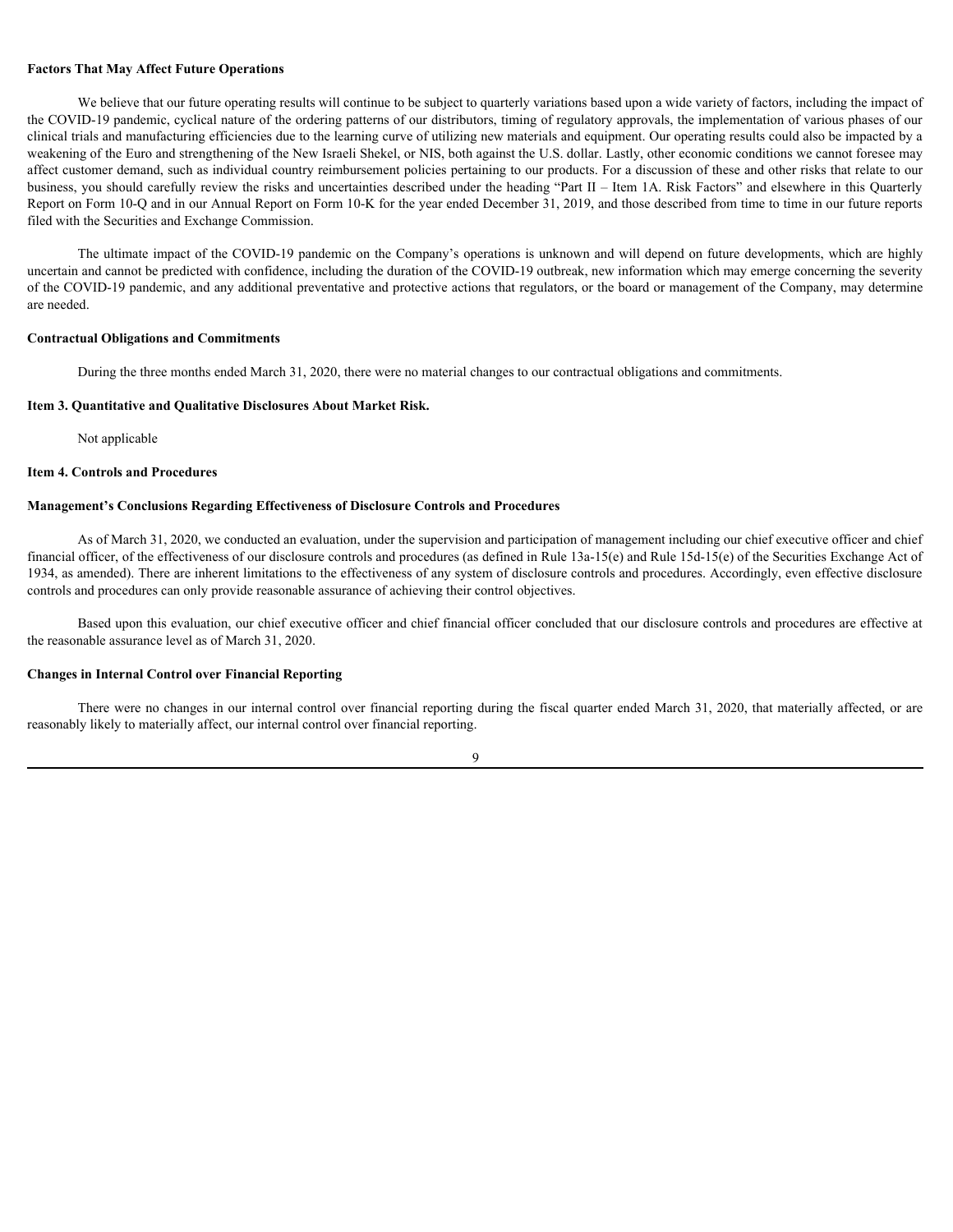#### <span id="page-23-0"></span>**PART II - OTHER INFORMATION**

#### <span id="page-23-1"></span>**Item 1. Legal Proceedings**

From time to time, we may be involved in litigation that arises through the normal course of business. As of the date of this filing, we are not aware of any material changes from the information set forth in "Item 3. Legal Proceedings" in the Form 10-K filed with the SEC on March 10, 2020.

#### <span id="page-23-2"></span>**Item 1A. Risk Factors**

Except as set forth below, there have been no material changes from the information set forth in "Item 1A. Risk Factors" in the Form 10-K filed with the SEC on March 10, 2020.

#### *The recent COVID-19 outbreak has caused interruptions or delays of our business plan and may have a significant adverse effect on our business.*

In December 2019, a strain of coronavirus, COVID-19, was reported to have surfaced in Wuhan, China, and has reached multiple other countries, and, on March 12, 2020, the WHO declared COVID-19 to be a pandemic. In an effort to contain and mitigate the spread of COVID-19, many countries have imposed unprecedented restrictions on travel, quarantines and other public health safety measures. Procedures with CGuard EPS, which are generally scheduled or nonemergency procedures, have mostly been postponed as hospitals shift resources to patients affected by COVID-19, and we do not know when the hospitals will resume to normal pre-pandemic levels with such procedures. In addition, most of our sales have historically come from Europe, where the pandemic has had a severe impact. At this point, the extent to which COVID-19 may impact our business cannot be estimated; however, we anticipate that the continuation of the pandemic and related restrictions and safety measures may result in a significant decline in sales of our products for the upcoming periods.

Certain component parts of our delivery system are sourced from countries that have been impacted by COVID-19, and the continued outbreak and spreading of COVID-19 may adversely impact our suppliers and in turn our manufacture of CGuard EPS. Although manufacturing of our products in Israel have not been impacted by COVID-19 as of April 2020, we cannot guarantee that we will continue to manufacture at full capacity in the event that pandemic continues to spread and further restrictions are imposed.

Moreover, we only have sufficient resources to fund operations through the end of August 2020. Consequently, management is pursuing various financing alternatives to fund our operations so we can continue as a going concern. However, the COVID-19 pandemic has created significant economic uncertainty and volatility in the credit and capital markets. Management plans to secure the necessary financing through the issue of new equity and/or the entering into of strategic partnership arrangements; however, there is no assurance that our management will be able to obtain such financing on reasonable terms or at all. A continuation or worsening of the levels of market disruption and volatility seen in the recent past could have an adverse effect on our ability to access capital and on the market price of our common stock, and we may not be able to successfully raise capital through the sale of our securities. If we are unsuccessful in commercializing our products or raising capital, we may need to reduce activities, curtail or cease operations.

The extent to which COVID-19 impacts our results will depend on future developments, which are highly uncertain and cannot be predicted, including new information which may emerge concerning the severity of COVID-19 and the actions to contain COVID-19 or treat its impact, among others. The COVID-19 outbreak has begun to have indeterminable adverse effects on general commercial activity and the world economy, and our business and results of operations could be adversely affected to the extent that COVID-19 or any other epidemic harms the global economy generally.

#### *The market prices of our common stock and our publicly traded warrants are subject to fluctuation and have been and may continue to be volatile, which could result in substantial losses for investors.*

The market prices of our common stock and our Series A Warrants and Series B Warrants have been and are likely to continue to be highly volatile and could fluctuate widely in response to various factors, many of which are beyond our control, including the following:

- technological innovations or new products and services by us or our competitors;
- additions or departures of key personnel;
- our ability to execute our business plan;
- operating results that fall below expectations;
- industry developments;
- economic, political and other external factors; and
- period-to-period fluctuations in our financial results.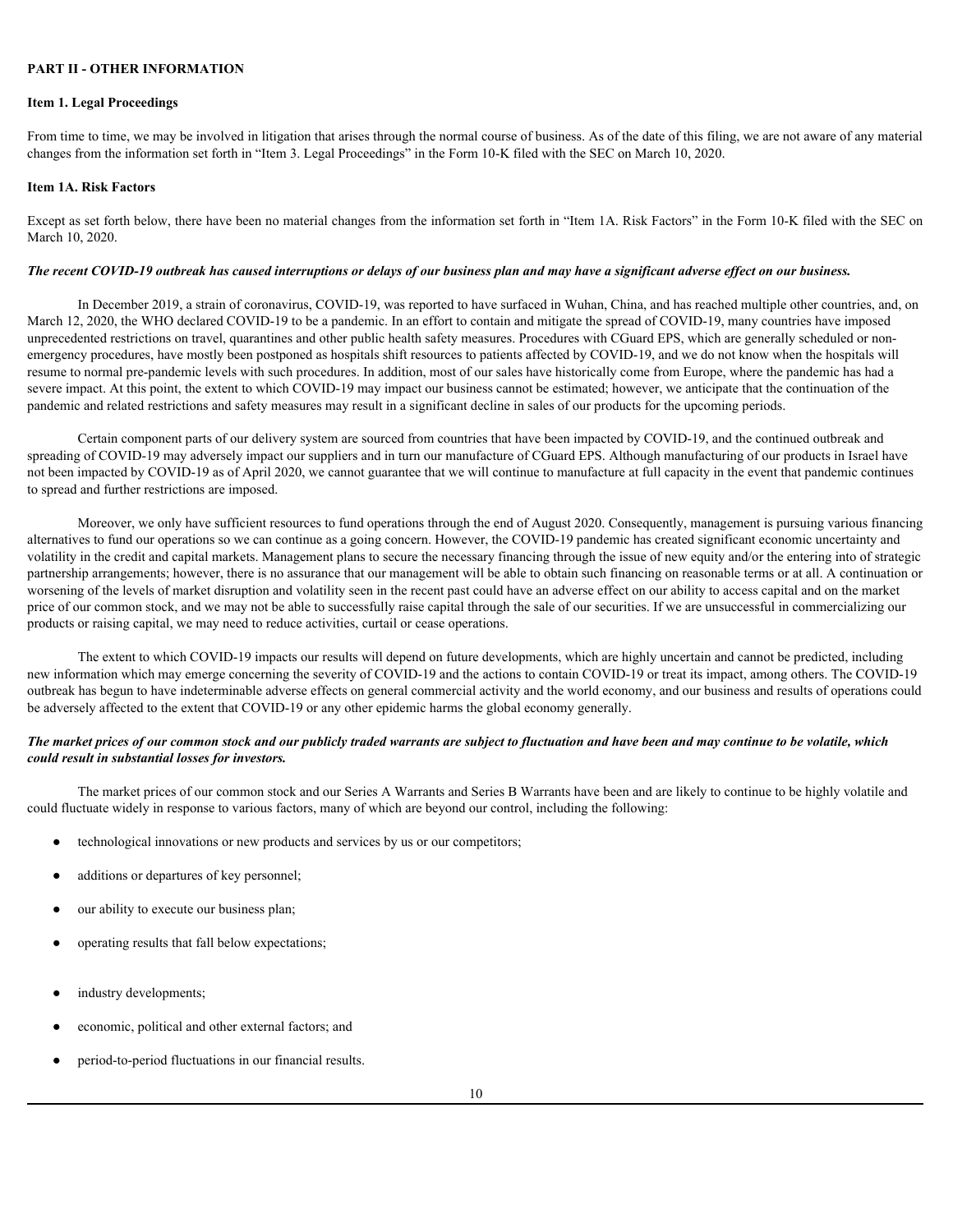In addition, the securities markets have from time to time experienced significant price and volume fluctuations that are unrelated to the operating performance of particular companies. Moreover, on March 12, 2020, the WHO declared COVID-19 to be a pandemic, and the COVID-19 pandemic has resulted in significant financial market volatility and uncertainty in recent weeks. A continuation or worsening of the levels of market disruption and volatility seen in the recent past could have an adverse effect on our ability to access capital, on our business, results of operations and financial condition, and on the market price of our common stock. These market fluctuations may also significantly affect the market prices of our common stock and our publicly traded warrants.

#### <span id="page-24-0"></span>**Item 5. Other Information**

Not applicable

#### <span id="page-24-1"></span>**Item 6. Exhibits**

#### **EXHIBIT INDEX**

| <b>Exhibit No.</b> | Description                                                                                                                                                                                                                                     |
|--------------------|-------------------------------------------------------------------------------------------------------------------------------------------------------------------------------------------------------------------------------------------------|
| 3.1                | Amended and Restated Certificate of Incorporation, as amended through September 30, 2015 (incorporated by reference to Exhibit 3.1 to Quarterly<br>Report on Form 10-Q filed with the Securities and Exchange Commission on November 9, 2015)   |
| 3.2                | Amended and Restated Bylaws (incorporated by reference to Exhibit 3.2 to Current Report on Form 8-K filed with the Securities and Exchange<br>Commission on April 1, 2011)                                                                      |
| 3.3                | Certificate of Designation, Preferences and Rights of Series A Preferred Stock (incorporated by reference to Exhibit 3.1 to Current Report on Form<br>8-K filed with the Securities and Exchange Commission on October 25, 2013)                |
| 3.4                | Certificate of Amendment to Amended and Restated Certificate of Incorporation of InspireMD, Inc. (incorporated by reference to Exhibit 3.1 to the<br>Current Report on Form 8-K filed on May 25, 2016)                                          |
| 3.5                | Certificate of Designation of Preferences, Rights and Limitations of Series B Convertible Preferred Stock (incorporated by reference to Exhibit 3.5<br>to the Quarterly Report on Form 10-Q filed on August 9, 2016)                            |
| 3.6                | Certificate of Amendment to Amended and Restated Certificate of Incorporation of InspireMD, Inc. (incorporated by reference to Exhibit 3.1 to the<br><u>Current Report on Form 8-K filed on September 29, 2016</u>                              |
| 3.7                | Certificate of Designation of Preferences, Rights and Limitations of Series C Convertible Preferred Stock (incorporated by reference to Exhibit 3.1)<br>to the Current Report on Form 8-K filed on March 15, 2017)                              |
| 3.8                | Certificate of Amendment to Certificate of Designation of Preferences, Rights and Limitation of Series C Convertible Preferred Stock (incorporated<br>by reference to Exhibit 3.1 to the Current Report on Form 8-K filed on November 29, 2017) |
|                    | 11                                                                                                                                                                                                                                              |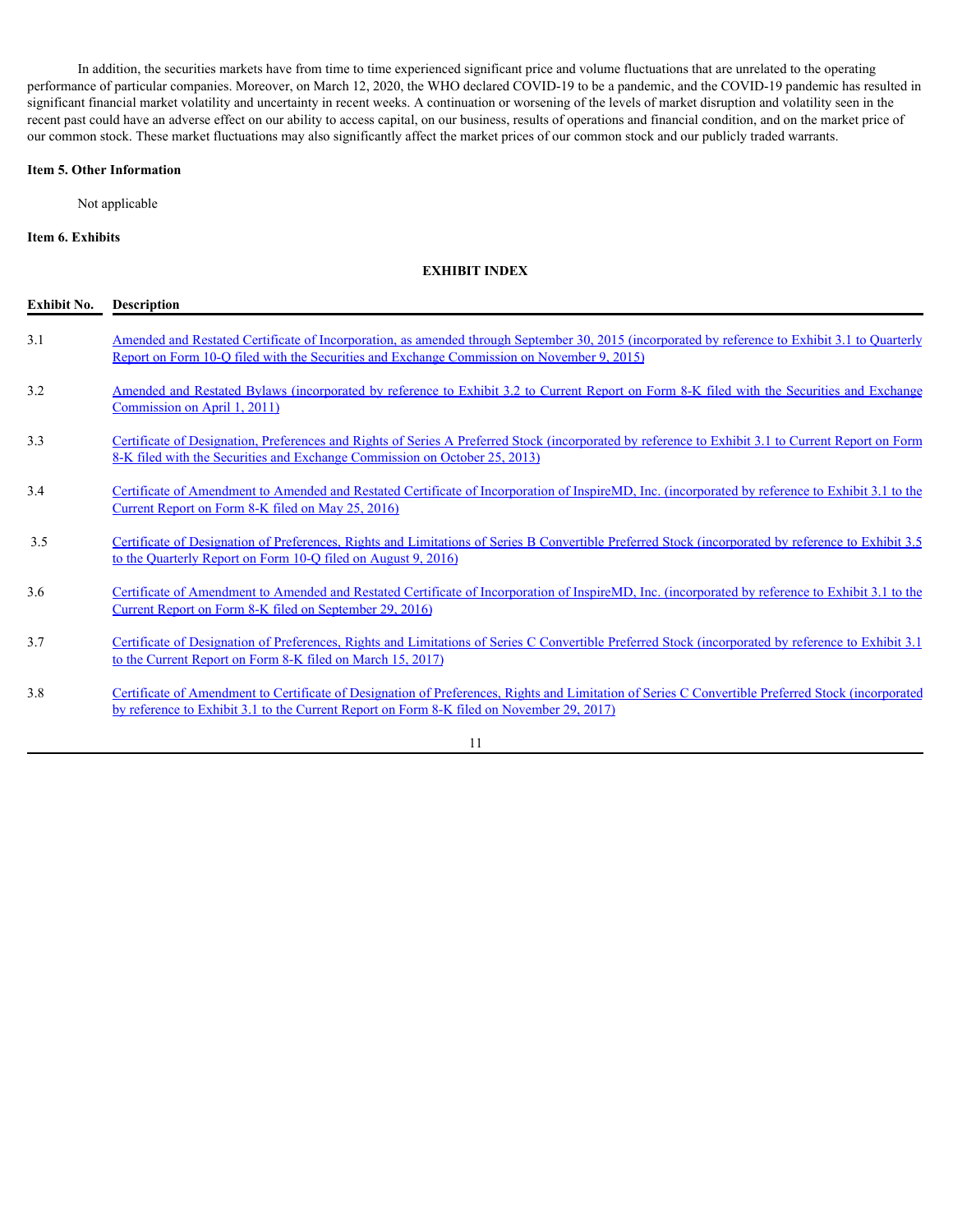- 3.9 Certificate of Designation of Preferences, Rights and Limitation of Series D Convertible Preferred Stock (incorporated by reference to Exhibit 3.1 to the Current Report on Form 8-K filed on December 4, 2017) 10.20<br>
10.16Carolina Carolina Carolina Carolina Carolina Carolina Carolina Carolina Carolina Carolina Carolina Carolina Carolina Carolina Carolina Carolina Carolina Carolina Carolina Carolina Carolina Carolina Carolina Ca 10.3.3.Continues of Dealarchino of Dealarchino Kinding and Linichtino of Science Dealarchino Company and Marvin Control and Control and Company and Agreement Company and Agreement Company and Agreement Company and Agreeme
- 3.10 Certificate of Amendment to Certificate of Designation of Preferences, Rights and Limitation of Series B Convertible Preferred Stock (incorporated by reference to Exhibit 3.1 to the Current Report on Form 8-K filed on December 12, 2017)
- 3.11 Certificate of Amendment to Certificate of Designation of Preferences, Rights and Limitation of Series B Convertible Preferred Stock (incorporated by reference to Exhibit 3.1 to the Current Report on Form 8-K filed on December 22, 2017)
- 3.12 Certificate of Amendment to Amended and Restated Certificate of Incorporation of InspireMD, Inc. (incorporated by reference to Exhibit 3.1 to the Current Report on Form 8-K filed on February 7, 2018)
- 3.13 Certificate of Amendment to Certificate of Designation of Preferences, Rights and Limitation of Series D Convertible Preferred Stock (incorporated by reference to Exhibit 3.1 to the Current Report on Form 8-K filed on March 1, 2018)
- 3.14 Certificate of Amendment to Certificate of Designation of Preferences, Rights and Limitation of Series D Convertible Preferred Stock (incorporated by reference to Exhibit 3.1 to the Current Report on Form 8-K filed on April 3, 2018)
- 3.15 Certificate of Amendment to Certificate of Designation of Preferences, Rights and Limitation of Series B Convertible Preferred Stock (incorporated by reference to Exhibit 3.1 to the Current Report on Form 8-K filed on July 5, 2018)
- 3.16 Certificate of Amendment to Amended and Restated Certificate of Incorporation of InspireMD, Inc. (incorporated by reference to Exhibit 3.1 to the Current Report on Form 8-K filed on March 28, 2019)
- 10.1+ First Amendment to General Release and Severance Agreement, dated December 31, 2019, by and between the Company and James J. Barry, Ph.D. (incorporated by reference to Exhibit 10.1 to the Current Report on Form 8-K filed on January 6, 2020).
- reference to Exhibit 10.2 to the Current Report on Form 8-K filed on January 6, 2020).
- Annual Report on Form 10-K filed on March 9, 2020).
- 10.4+ Restricted Stock Unit Award agreement, by and between the Company and Marvin Slosman (incorporated by reference to Exhibit 10.61 to the Annual Report on Form 10-K filed on March 9, 2020).
- 31.1\* Certification of Principal Executive Officer pursuant to Section 302 of the Sarbanes-Oxley Act of 2002.
- 31.2\* Certification of Chief Financial Officer pursuant to Section 302 of the Sarbanes-Oxley Act of 2002.
- 32.1\* Certification of Principal Executive Officer pursuant to Section 906 of the Sarbanes-Oxley Act of 2002.
- 32.2\* Certification of Chief Financial Officer pursuant to Section 906 of the Sarbanes-Oxley Act of 2002.
- 10.14Continents of Amendment to Certificane of Designation of Professions, Rights and Limitation of Scries D. Conventible Profession 2016, Considered March 2019, Company the Company of Archives and Company (Company the C (eXtensible Business Reporting Language), (i) Condensed Consolidated Balance Sheets, (ii) Condensed Consolidated Statements of Operations, (iii) Condensed Consolidated Statements of Cash Flows, and (v) the Notes to the Condensed Consolidated Financial Statements
- \* Filed herewith.

+ Management contract or compensatory plan or arrangement.

12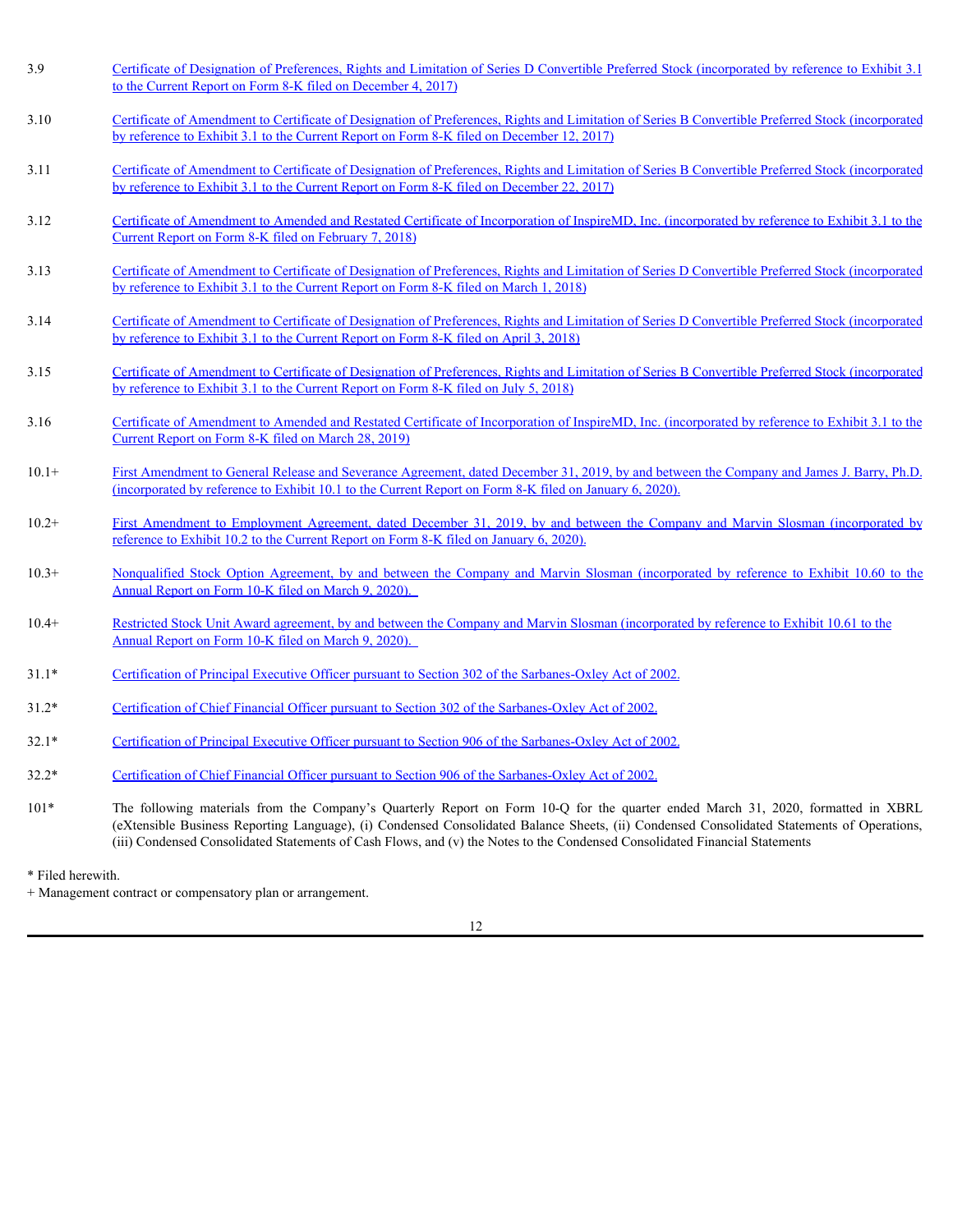### **SIGNATURES**

|                                        | <b>SIGNATURES</b>                                                                                                                                 |
|----------------------------------------|---------------------------------------------------------------------------------------------------------------------------------------------------|
| undersigned thereunto duly authorized. | Pursuant to the requirements of the Securities Exchange Act of 1934, the registrant has duly caused this report to be signed on its behalf by the |
|                                        | INSPIREMD, INC.                                                                                                                                   |
| Date: May 11, 2020                     | By:<br>/s/ Marvin Slosman,.<br>Name: Marvin Slosman,<br>President and Chief Executive Officer<br>Title:                                           |
| Date: May 11, 2020                     | /s/ Craig Shore<br>By:<br>Name: Craig Shore<br>Chief Financial Officer, Secretary and Treasurer<br>Title:                                         |
|                                        | 13                                                                                                                                                |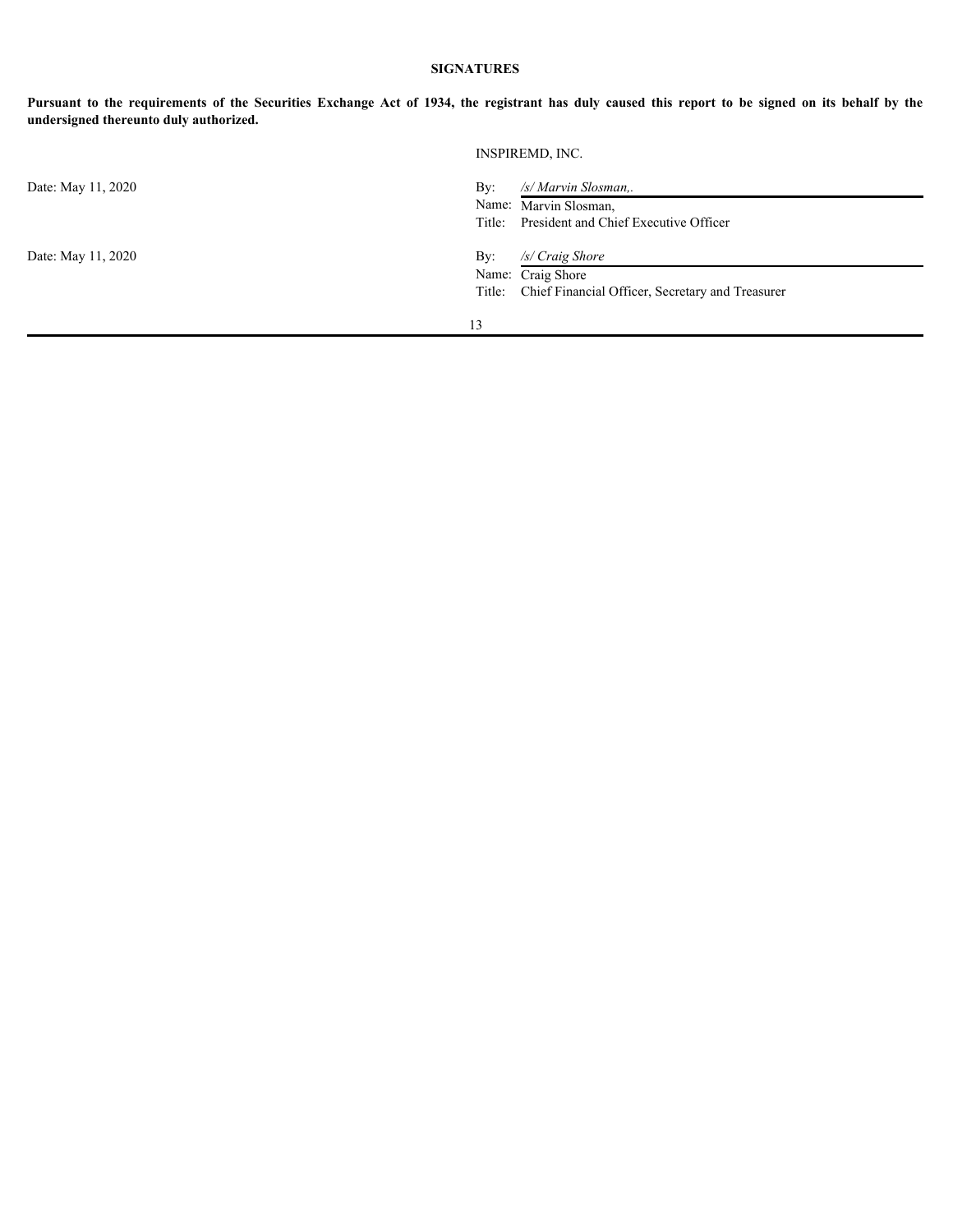#### **CERTIFICATION OF CHIEF EXECUTIVE OFFICER PURSUANT TO SECTION 302 OF THE SARBANES-OXLEY ACT OF 2002**

#### <span id="page-27-0"></span>**I, Marvin Slosman, certify that:**

- 1. I have reviewed this Quarterly Report on Form 10-Q of InspireMD, Inc.;
- statements made, in light of the circumstances under which such statements were made, not misleading with respect to the period covered by this report;
- financial condition, results of operations and cash flows of the registrant as of, and for, the periods presented in this report;
- EXHIBIT 31.1<br> **EXHIBIT 31.1**<br> **PURSUANT TO SECTION 302 OF THE SARBANES-OXLEY ACT OF 2002**<br> **Rave reviewed this Quarterly Report on Form 10-Q of InspireMD, Inc.;**<br>
2. Based on my knowledge, this report does not contain any EXHIBIT 31.1<br>
8. BASED CONSTANT TO SECTION 302 OF THE SARBANES-OXLEY ACT OF 2002<br>
3. Based on my knowledge, this report do Form 10-Q of InspireMD, Inc.;<br>
3. Based on my knowledge, this report does not contain any untrue st EXHIBIT 31.1<br> **EXHIBIT 31.1**<br> **EVIRSUANT TO SECTION 302 OF THE SARBANES-OXLEY ACT OF 2002**<br>
1. I have reviewed this Quaterly Report on Form 10-Q of InspireMD, Inc.;<br>
2. Hased on my knowledge, this report does not contain a Exchange Act Rules 13a-15(e) and 15d-15(e)) and internal control over financial reporting (as defined in Exchange Act Rules 13a-15(f) and 15d-15(f)) for the registrant and have: EXHIBIT 31.1<br> **EXHIBIT 31.1**<br> **EXHIBIT 31.1**<br> **EXHIBIT 31.1**<br> **EXHIBIT 31.1**<br> **EXHIBIT 31.1**<br> **EVALUANT TO SECTION 300 OF THE SARBANES-OXLEY ACT OF 2002**<br> **EVALUANT CONSUMPLE CONSUMPLE CONSUMPLE CONSUMPLE CONSUMPLE AND THE** 
	- a. designed such disclosure controls and procedures, or caused such disclosure controls and procedures to be designed under our supervision, to ensure particularly during the period in which this report is being prepared;
	- b. designed such internal control over financial reporting, or caused such internal control over financial reporting to be designed under our supervision, to provide reasonable assurance regarding the reliability of financial reporting and the preparation of financial statements for external purposes in accordance with generally accepted accounting principles;
	- c. evaluated the effectiveness of the registrant's disclosure controls and procedures and presented in this report our conclusions about the effectiveness of the disclosure controls and procedures, as of the end of the period covered by this report based on such evaluation; and
	- d. disclosed in this report any change in the registrant's internal control over financial reporting that occurred during the registrant's most recent fiscal quarter (the registrant's fourth fiscal quarter in the case of an annual report) that has materially affected, or is reasonably likely to materially affect, the registrant's internal control over financial reporting; and
- 5. The registrant's other certifying officer(s) and I have disclosed, based on our most recent evaluation of internal control over financial reporting, to the registrant's auditors and the audit committee of the registrant's board of directors (or persons performing the equivalent functions):
	- a. all significant deficiencies and material weaknesses in the design or operation of internal control over financial reporting which are reasonably likely to adversely affect the registrant's ability to record, process, summarize and report financial information; and
	- b. any fraud, whether or not material, that involves management or other employees who have a significant role in the registrant's internal control over financial reporting.

Date: May 11, 2020 */s/ Marvin Slosman*

Marvin Slosman, Chief Executive Officer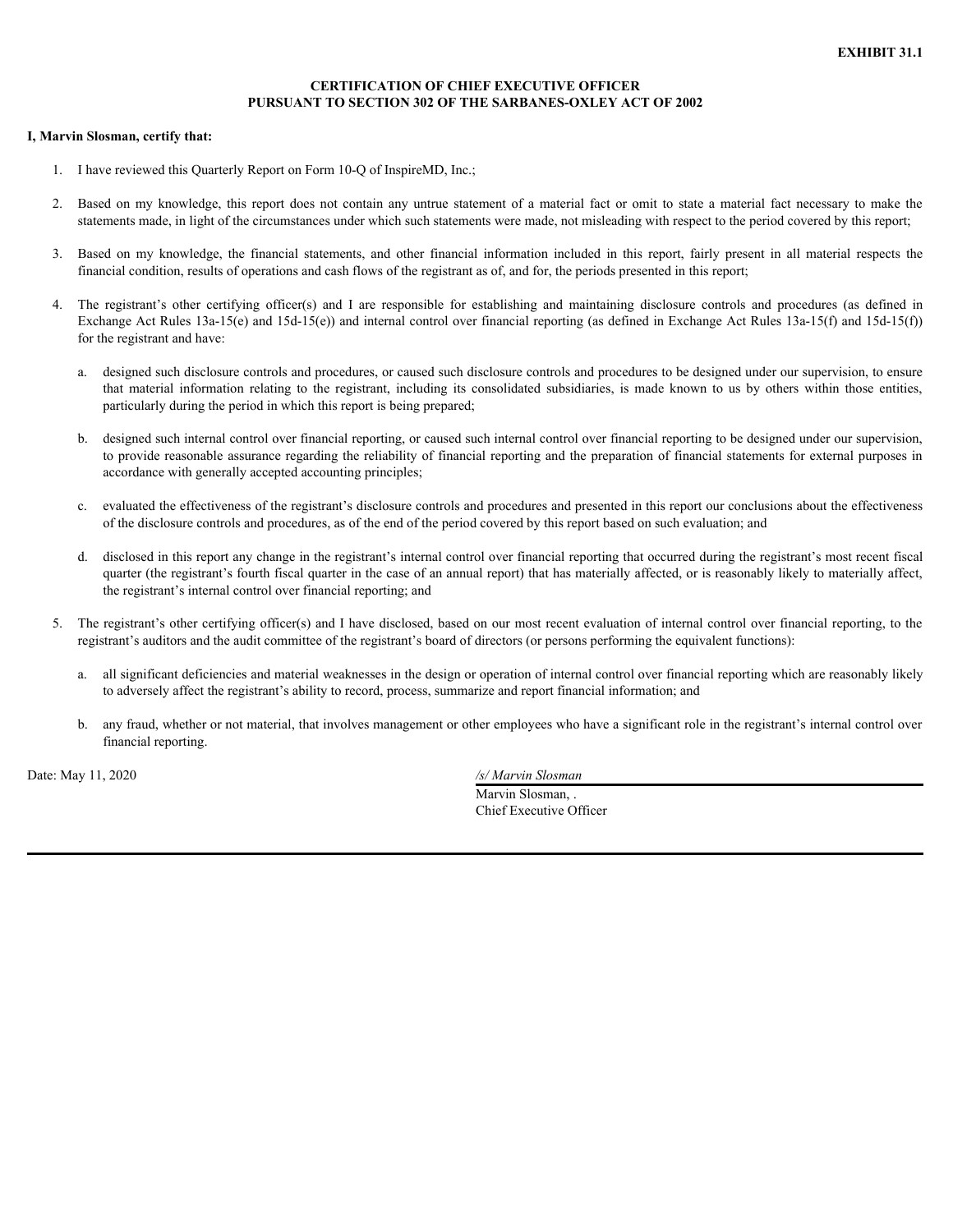#### **CERTIFICATION OF CHIEF FINANCIAL OFFICER PURSUANT TO SECTION 302 OF THE SARBANES-OXLEY ACT OF 2002**

#### <span id="page-28-0"></span>**I, Craig Shore, certify that:**

- 1. I have reviewed this Quarterly Report on Form 10-Q of InspireMD, Inc.;
- statements made, in light of the circumstances under which such statements were made, not misleading with respect to the period covered by this report;
- financial condition, results of operations and cash flows of the registrant as of, and for, the periods presented in this report;
- EXHIBIT 31.2<br> **EXHIBIT 31.2**<br> **PURSUANT TO SECTION 302 OF THE SARBANES-OXLEY ACT OF 2002**<br> **2.** Based on my knowledge, this report does not contain any untrue statement of a material fact or omit to state a material fact n **EXHIBICATION OF CHIEF FINANCIAL OFFICER**<br> **3. Based on my knowledge, this Quarterly Report on Form 10-Q of InspireMD, Inc.;**<br>
3. Based on my knowledge, this report does not contain any untrue statement of a material fact EXHIBIT 31.2<br>
PURSUANT TO SECTION 302 OF THE SARBANES-OXLEY ACT OF 2002<br>
1. I have reviewed this Quarterly Report on Form 10-Q of InspireMD, Inc.;<br>
2. Hased on my knowledge, this report does not contain any untrue statemen Exchange Act Rules 13a-15(e) and 15d-15(e)) and internal control over financial reporting (as defined in Exchange Act Rules 13a-15(f) and 15d-15(f)) for the registrant and have: EXHIBIT 31.2<br> **EXHIBIT 31.2**<br> **EXHIBIT 31.2**<br> **EXHIBIT 31.2**<br> **EXHIBIT 31.2**<br> **EXHIBIT 31.2**<br> **EVALUA TTO SECTION 300 OF THE SARBANES-OXLEY ACT OF 2002**<br> **EVALUA DEC**<br> **EVALUA CONSOLUTE CONSOLUTE CONSOLUTE AND THE SARBANES** 
	- a. designed such disclosure controls and procedures, or caused such disclosure controls and procedures to be designed under our supervision, to ensure particularly during the period in which this report is being prepared;
	- b. designed such internal control over financial reporting, or caused such internal control over financial reporting to be designed under our supervision, to provide reasonable assurance regarding the reliability of financial reporting and the preparation of financial statements for external purposes in accordance with generally accepted accounting principles;
	- c. evaluated the effectiveness of the registrant's disclosure controls and procedures and presented in this report our conclusions about the effectiveness of the disclosure controls and procedures, as of the end of the period covered by this report based on such evaluation; and
	- d. disclosed in this report any change in the registrant's internal control over financial reporting that occurred during the registrant's most recent fiscal quarter (the registrant's fourth fiscal quarter in the case of an annual report) that has materially affected, or is reasonably likely to materially affect, the registrant's internal control over financial reporting; and
- 5. The registrant's other certifying officer(s) and I have disclosed, based on our most recent evaluation of internal control over financial reporting, to the registrant's auditors and the audit committee of the registrant's board of directors (or persons performing the equivalent functions):
	- a. all significant deficiencies and material weaknesses in the design or operation of internal control over financial reporting which are reasonably likely to adversely affect the registrant's ability to record, process, summarize and report financial information; and
	- b. any fraud, whether or not material, that involves management or other employees who have a significant role in the registrant's internal control over financial reporting.

Date: May 11, 2020 */s/ Craig Shore*

Craig Shore Chief Financial Officer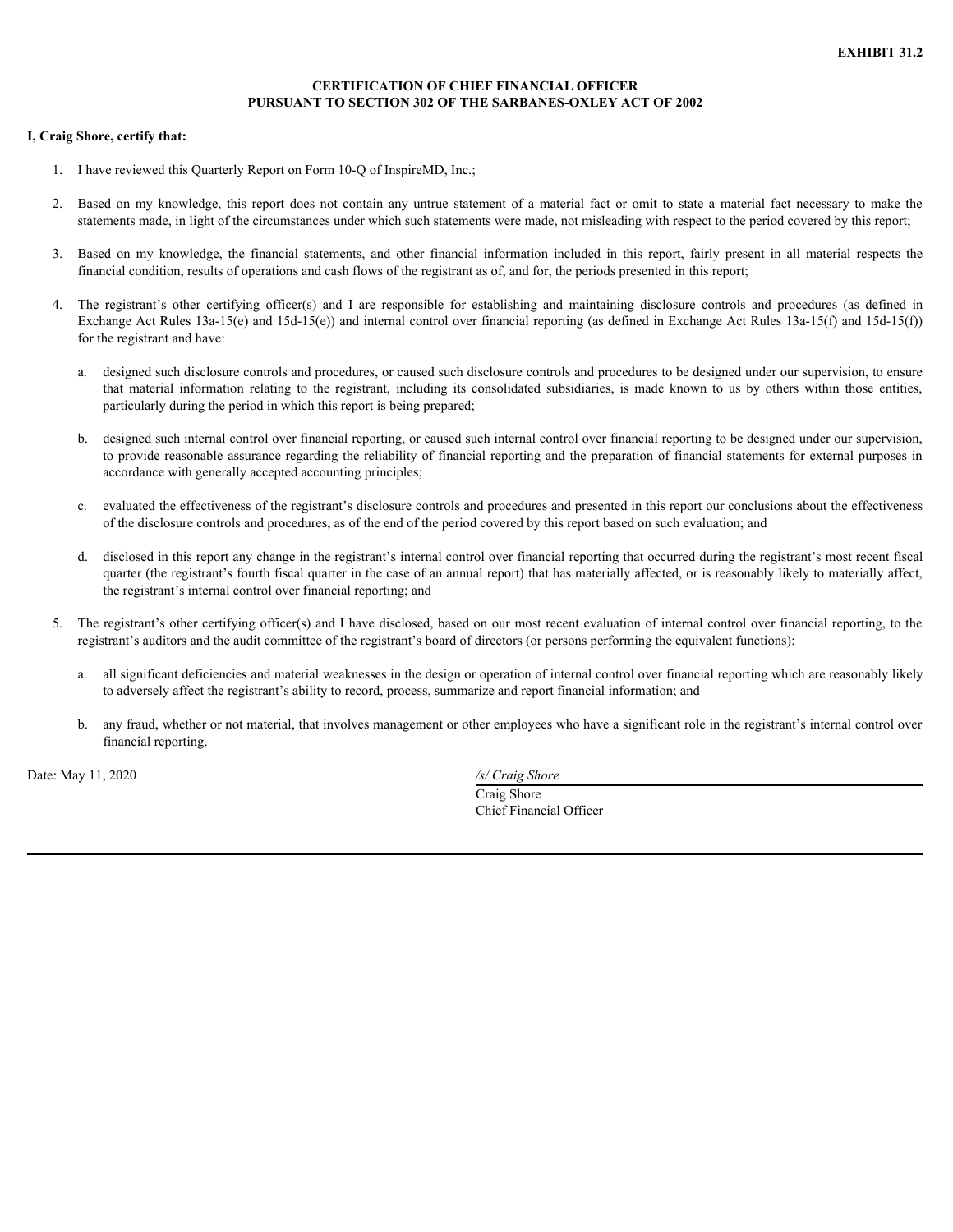#### **CERTIFICATION OF CHIEF EXECUTIVE OFFICER PURSUANT TO 18 U.S.C. SECTION 1350, AS ADOPTED PURSUANT TO SECTION 906 OF THE SARBANES-OXLEY ACT OF 2002**

**This certification is furnished solely pursuant to Section 906 of the Sarbanes-Oxley Act of 2002 (18 U.S.C. 1350) and accompanies the Quarterly Report on Form 10-Q (the "Form 10-Q") for the quarter ended March 31, 2020 of InspireMD, Inc. (the "Company"). I, Marvin Slosman, the Chief Executive Officer of the Company, certify that, based on my knowledge:**

(1) The Form 10-Q fully complies with the requirements of Section 13(a) or Section 15(d) of the Securities Exchange Act of 1934; and

(2) The information contained in the Form 10-Q fairly presents, in all material respects, the financial condition and results of operations of the Company as of and for the periods covered in this report.

Date: May 11, 2020 By: */s/ Marvin Slosman*

Name: Marvin Slosman, Title: Chief Executive Officer

<span id="page-29-0"></span>**The foregoing certification is being furnished as an exhibit to the Form 10-Q pursuant to Item 601(b)(32) of Regulation is being furnished subsequently between the Form 10-Q (here For the Form 10-Q (here For the Form 10-Q Sarbanes-Oxley Act of 2002 (subsections (a) and (b) of Section 1350, Chapter 63 of Title 18, United States Code) and, accordingly, is not being filed as part of the Form 10-Q for purposes of Section 18 of the Securities Exchange Act of 1934, as amended, and is not incorporated by reference into any filing of the Company, whether made before or after the date hereof, regardless of any general incorporation language in such filing.**